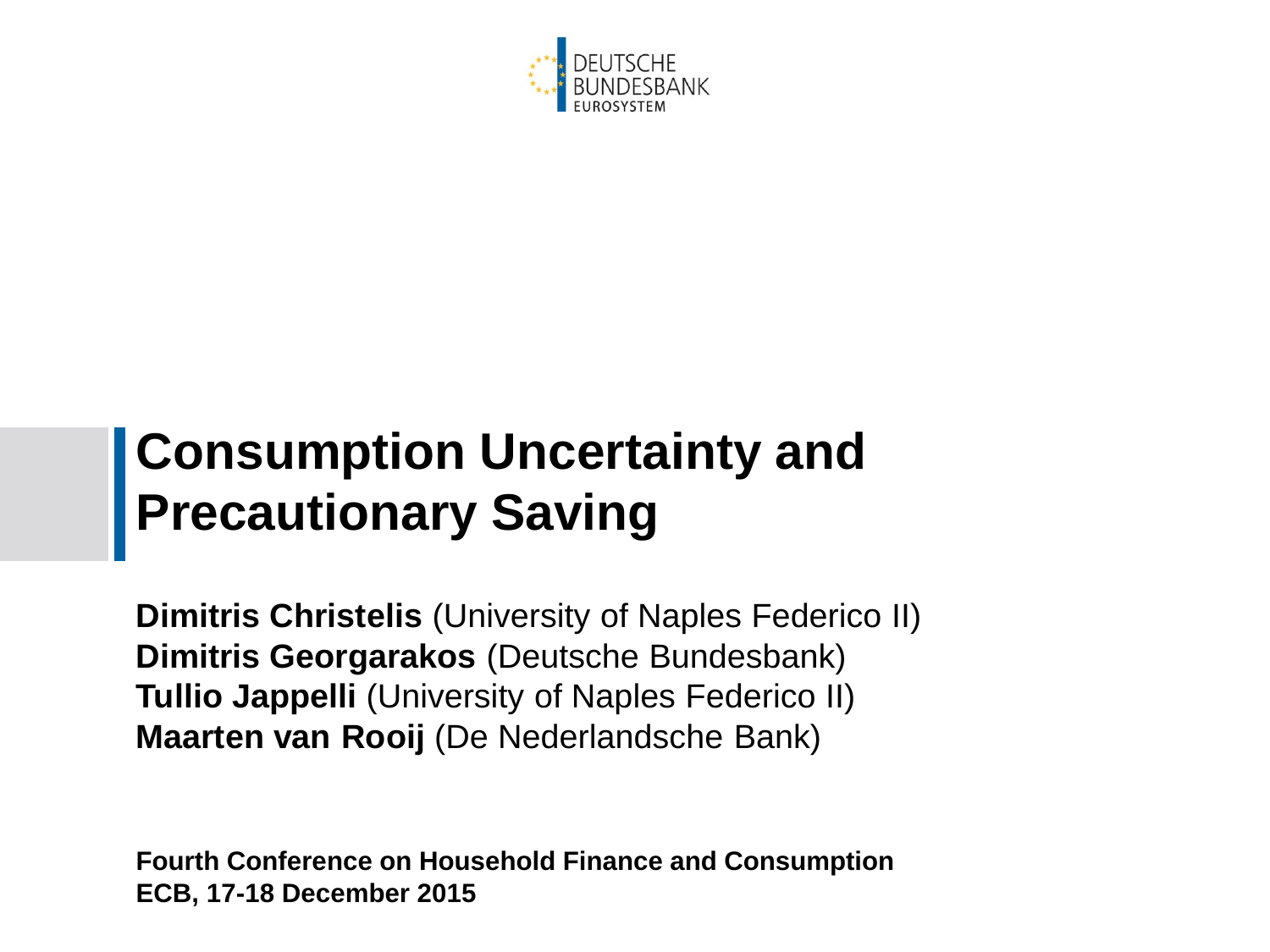*The opinions expressed in the presentation are those of the authors and do not reflect the views of the Deutsche Bundesbank or of De Nederlandsche Bank.*

14 December 2015 **Page 2** Consumption Uncertainty and Precautionary Saving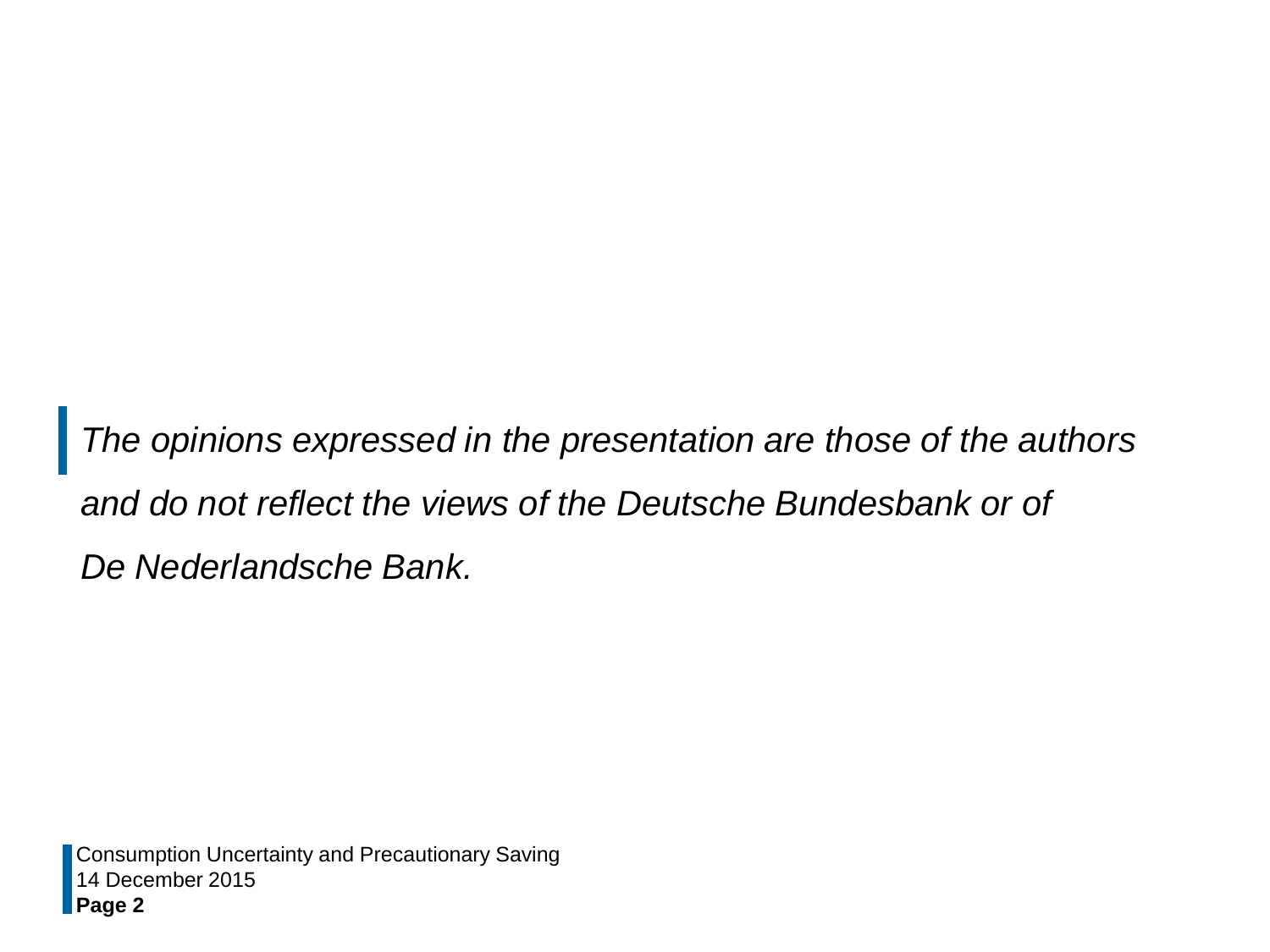# **Outline**

- We present a new test for precautionary saving using subjective expectations on consumption risk
- We design a questionnaire that asks households about their expectations of future consumption distribution
- Estimate through a Euler equation a coefficient of relative prudence of about 2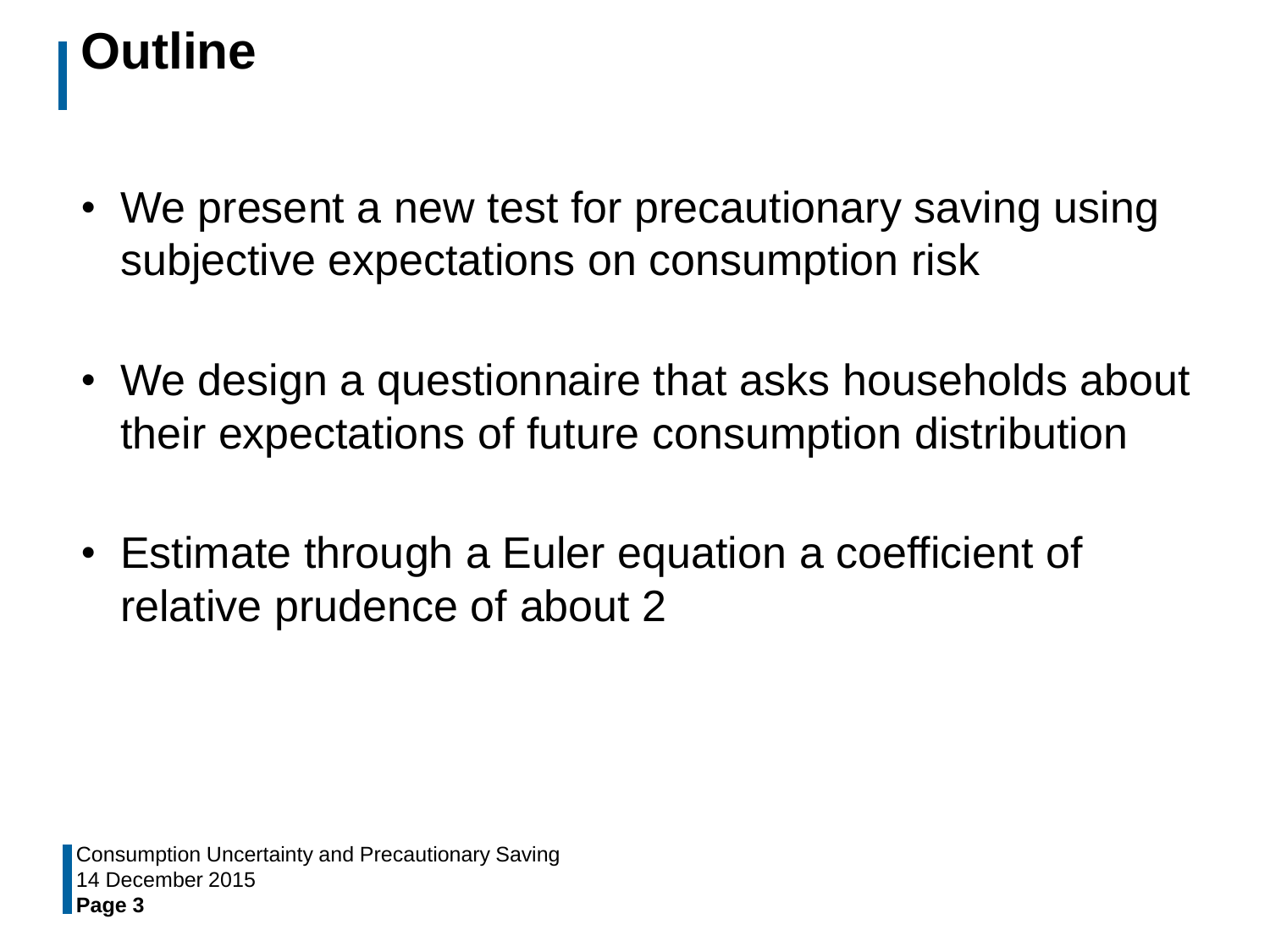## **Precautionary saving**

- Precautionary saving depends on the third derivative of the utility function – convexity of marginal utility (Kimball, 1990)
- Strength of precautionary saving motive has been estimated through
	- associations of measures of wealth/precautionary saving with measures of income risk (Carroll and Samwick, 1997; Kennickel and Lusardi, 2005)
	- the Euler equation (Dynan, 1993)
	- structural models (Cagetti, 2003)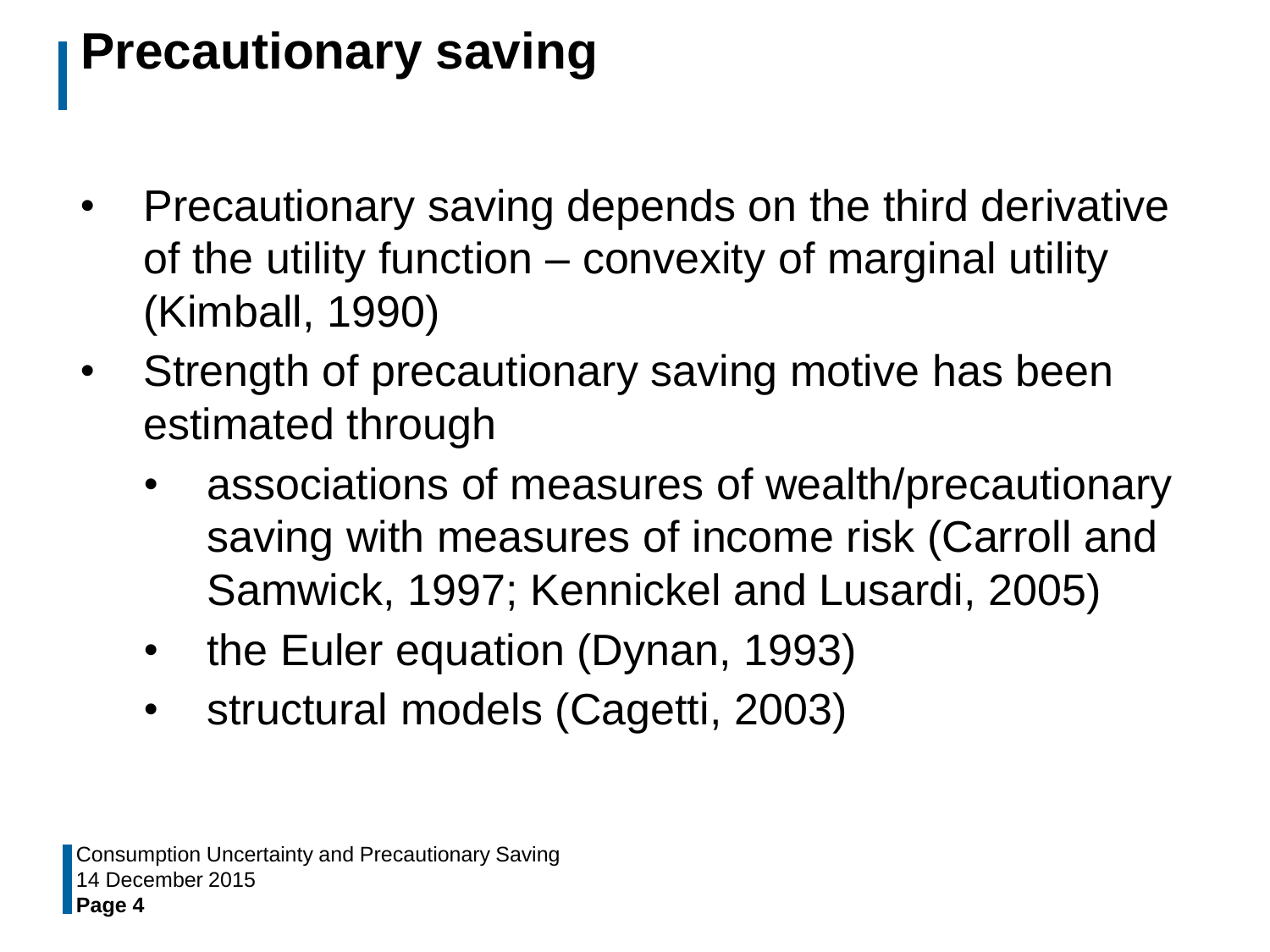## **Euler equation**

• The Euler equation for consumption is

$$
u'(c_{i,t}) = \left(\frac{1+r}{1+\delta}\right) E_t\left(u'(c_{i,t+1})\right)
$$

If marginal utility is convex, expected consumption growth is correlated with expected consumption risk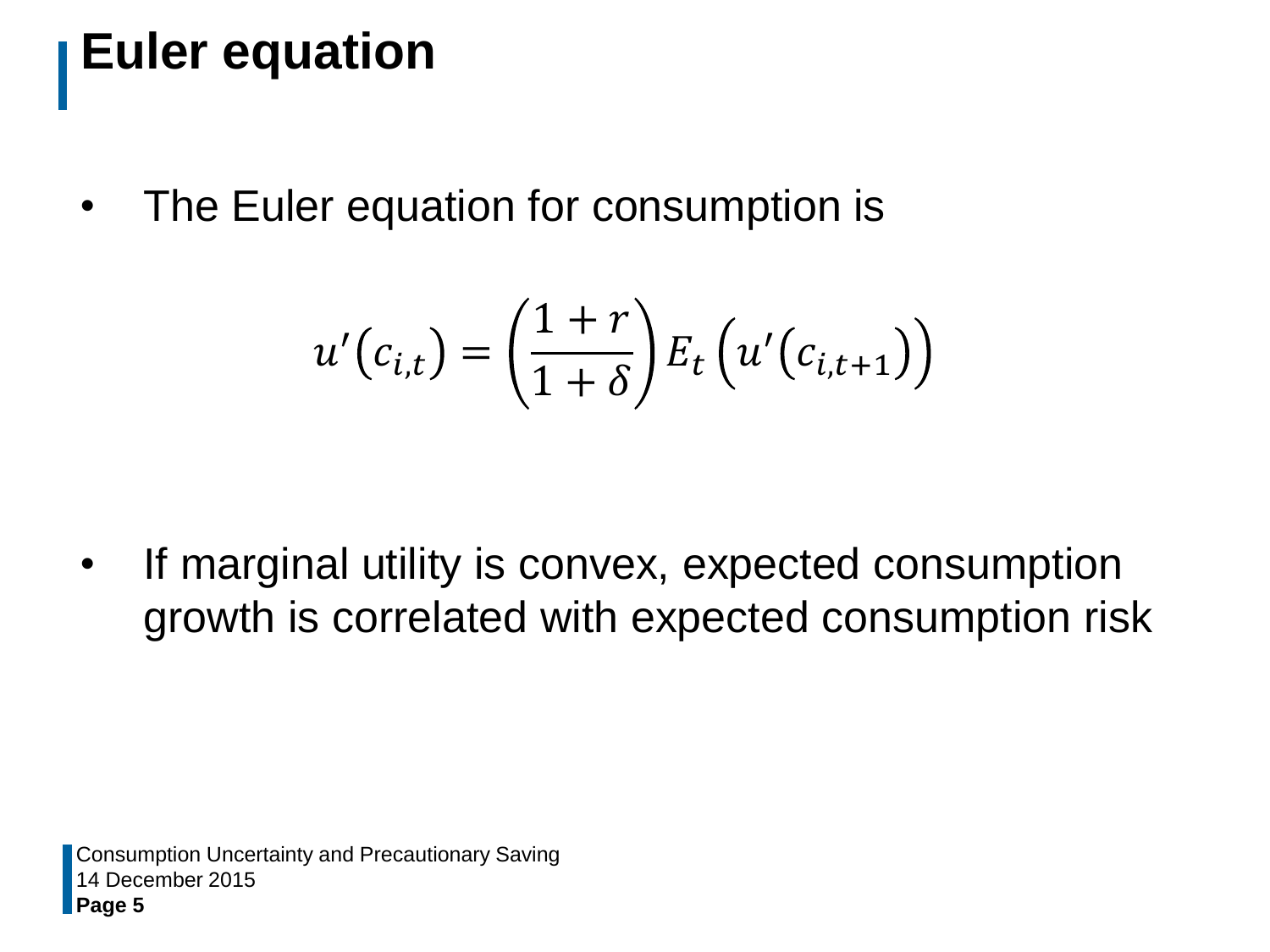## **Euler equation (cont.)**

• A second-order Taylor series expansion of  $u'(c_{i,t+1})$ around  $c_{i,t}$  yields:

$$
E_t \left( \frac{c_{i,t+1} - c_{i,t}}{c_{i,t}} \right)
$$
  
= 
$$
EIS \left( \frac{r - \delta}{1 + r} \right) + \frac{p(c)}{2} E_t \left[ \left( \frac{c_{i,t+1} - c_{i,t}}{c_{i,t}} \right)^2 \right] + Residual
$$

14 December 2015 **Page 6** Consumption Uncertainty and Precautionary Saving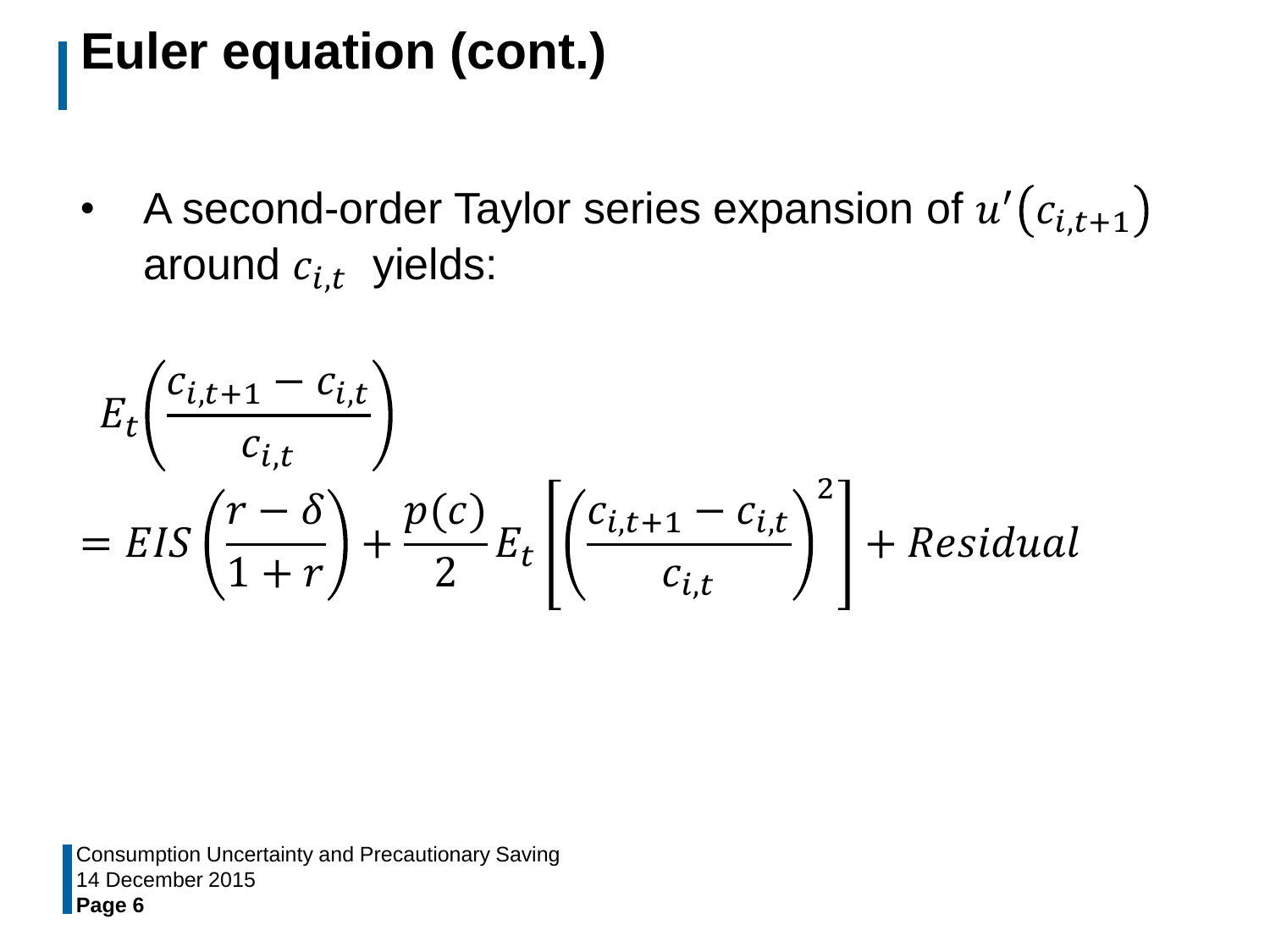## **Euler equation (cont.)**

•  $p(c)$  is the coefficient of relative prudence

$$
p(c) = \frac{u'''(c_{i,t})c_{i,t}}{u''(c_{i,t})}
$$

• *EIS* is the intertemporal elasticity of substitution  $EIS =$  $u^{\prime\prime}\big(c_{i,t}$  $u^{\prime}\big(c_{i, t}\big)c_{i, t}$ 

14 December 2015 **Page 7** Consumption Uncertainty and Precautionary Saving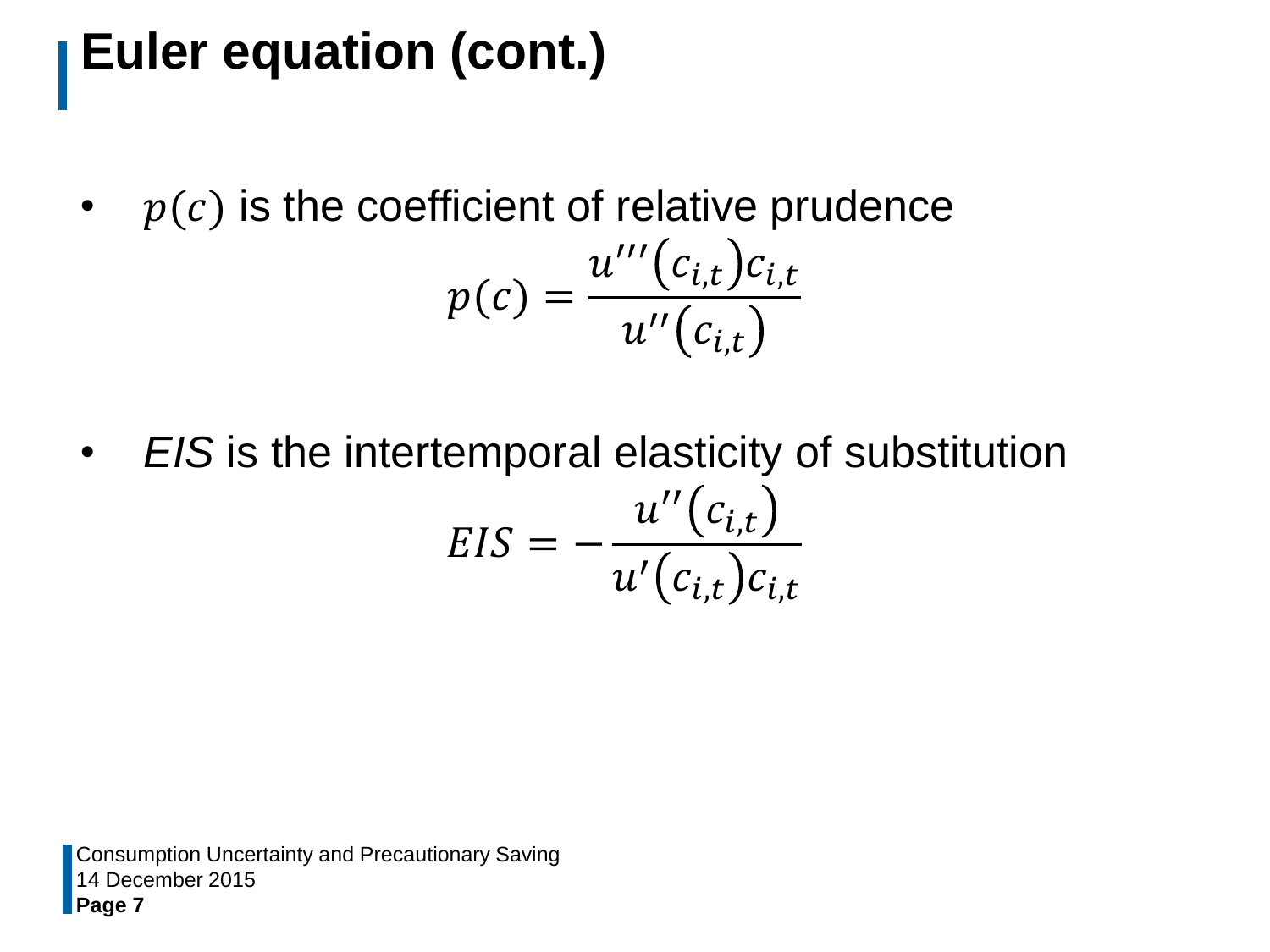## **Euler equation (cont.)**

- With isoelastic preferences  $p(c) = 1 +$  coefficient of relative risk aversion
- With quadratic utility  $p(c) = 0$ . That is, the null hypothesis that we are testing is the quadratic utility model
- In standard models income is the only source of risk
- More generally, consumption risk reflects also uncertainty about other random variables (risk of future liquidity constraints, shocks to asset prices, shocks to medical expenditures, family dissolution, etc.)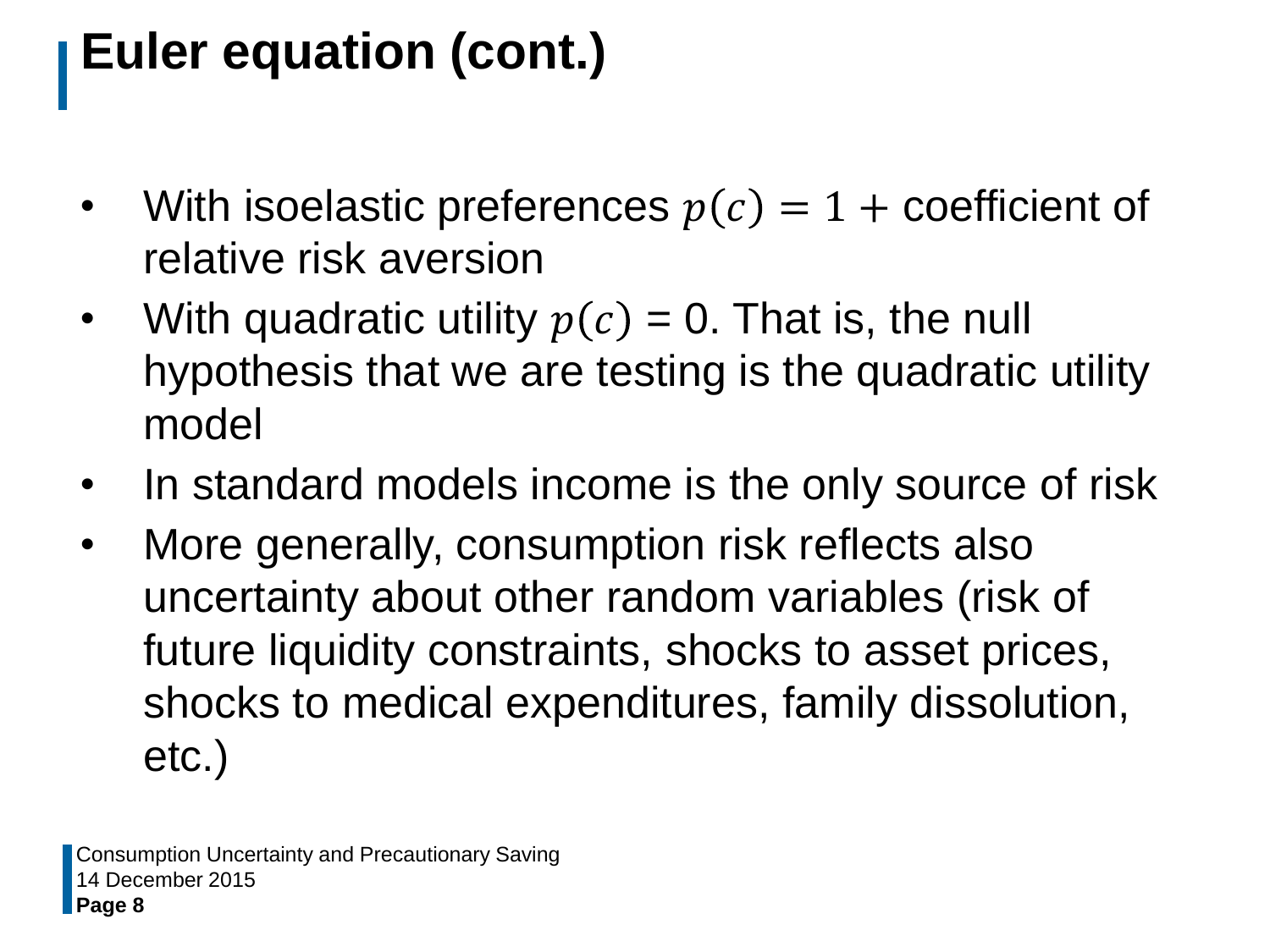## **Euler equation tests**

- The Euler equation can be used to estimate the sensitivity of consumption growth to consumption risk. The main problem is that typically *neither expected consumption growth nor expected consumption risk* are observable
- Hence, the error term *includes the forecast error*, which averages zero across time, but not necessarily crosssectionally (e.g. due to aggregate shocks)
- This is a problem for the consistency of the estimates (Chamberlain, 1984)
- Need long panels (Attanasio and Low, 2004; Alan et al., 2012)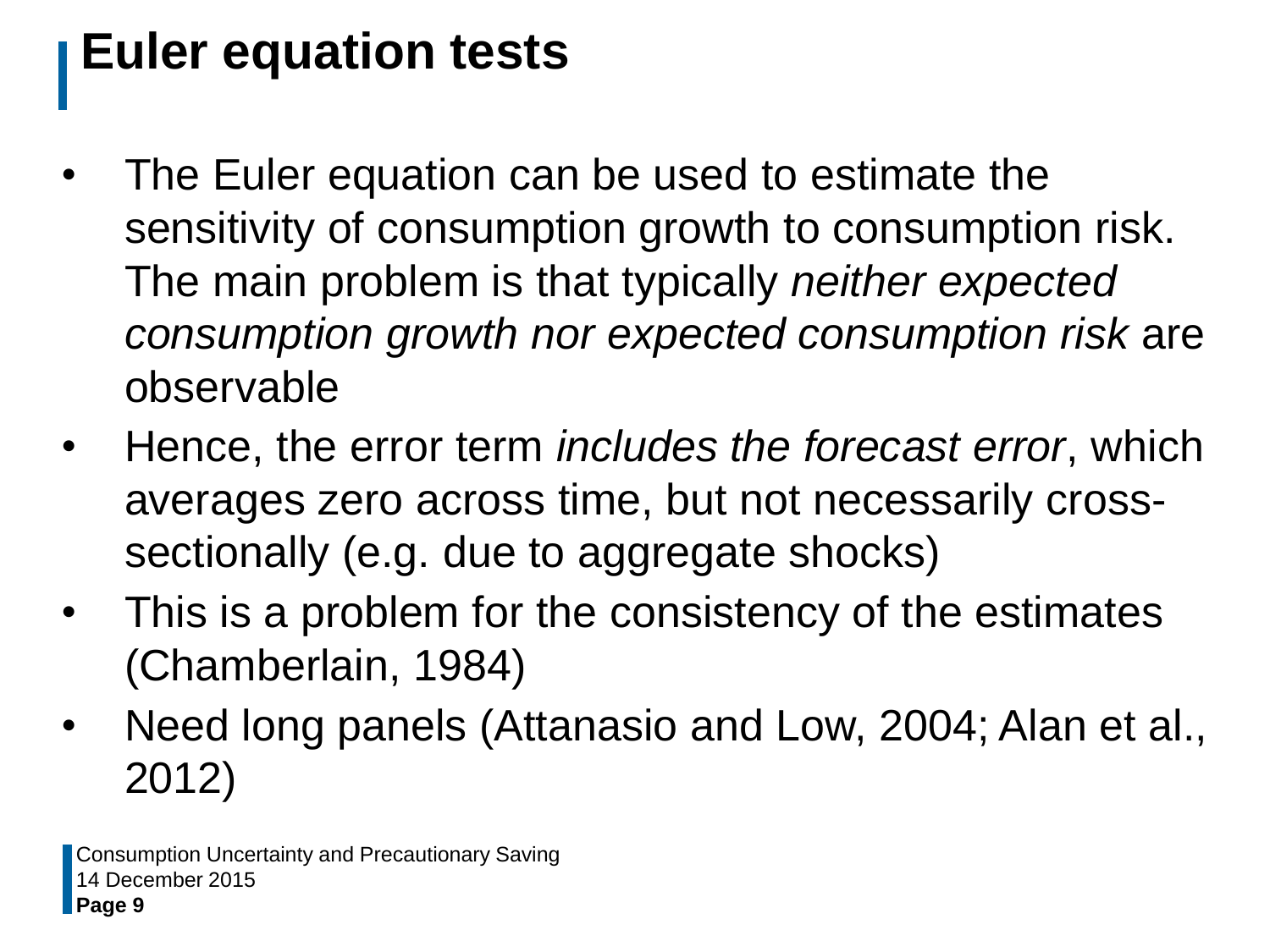## **Related literature**

- Dynan (*JPE*, 1993) uses consumption realizations and weak instruments (education, occupation). Estimate  $p(c)=0$
- Bertola et al. (*REStud*, 2002) use the subjective variance of income as an instrument. Estimate  $p(c)=2$
- Crump et al. (2015) use subjective expectations of consumption growth and inflation to estimate an Euler equation (that omits its conditional variance term). They find an EIS of about 0.8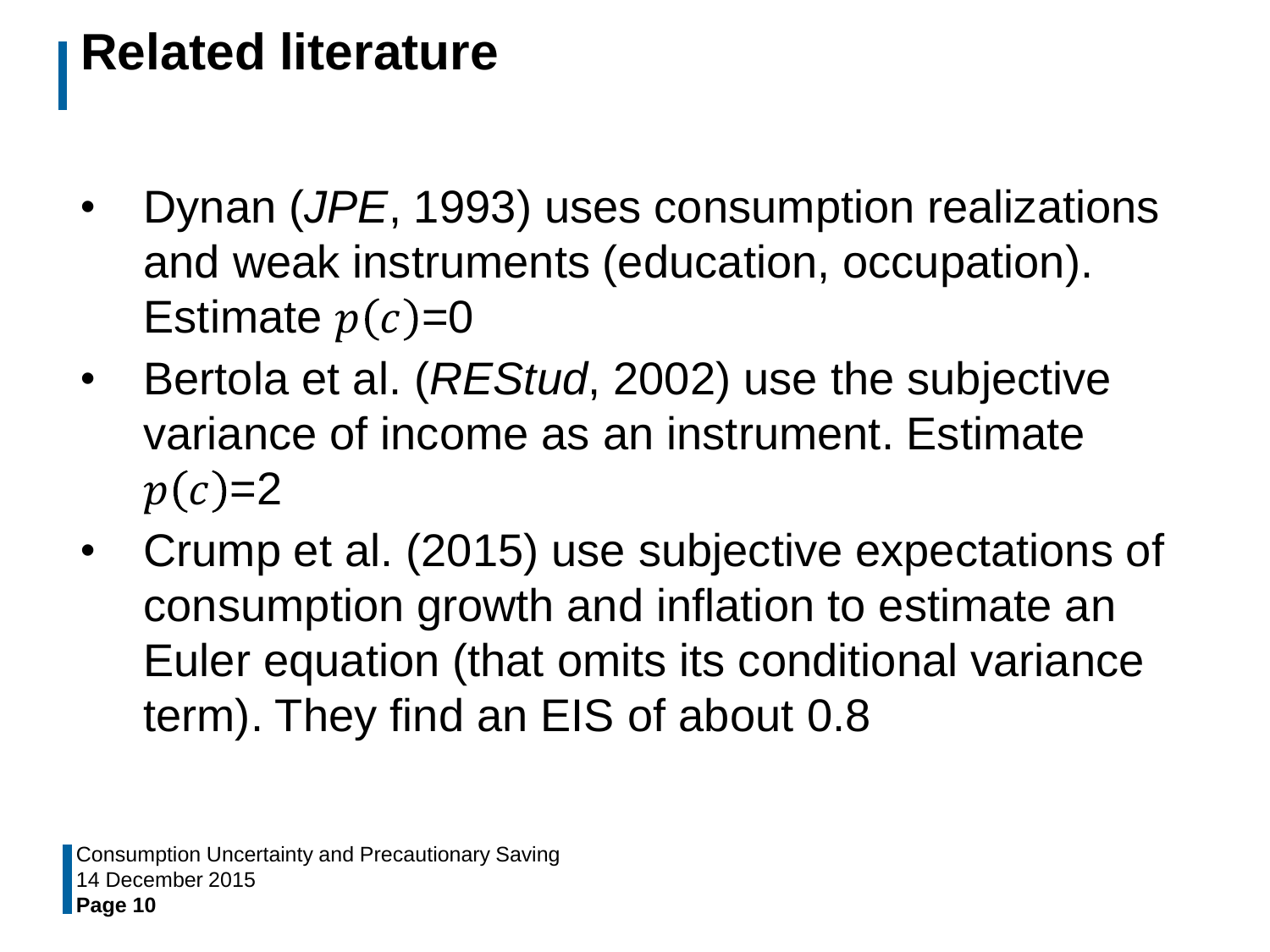## **Our contribution**

- We rely on *elicited subjective expectations* of future consumption growth and of the distribution of the future consumption
- Advantages:
	- the error term of the estimated Euler equation is not contaminated by the forecast error
	- as a result, our estimates rely on the crosssectional variability (consistent if *T* is short)
	- address the issue of endogeneity of the variable for observed consumption growth variability (Carroll, 2001)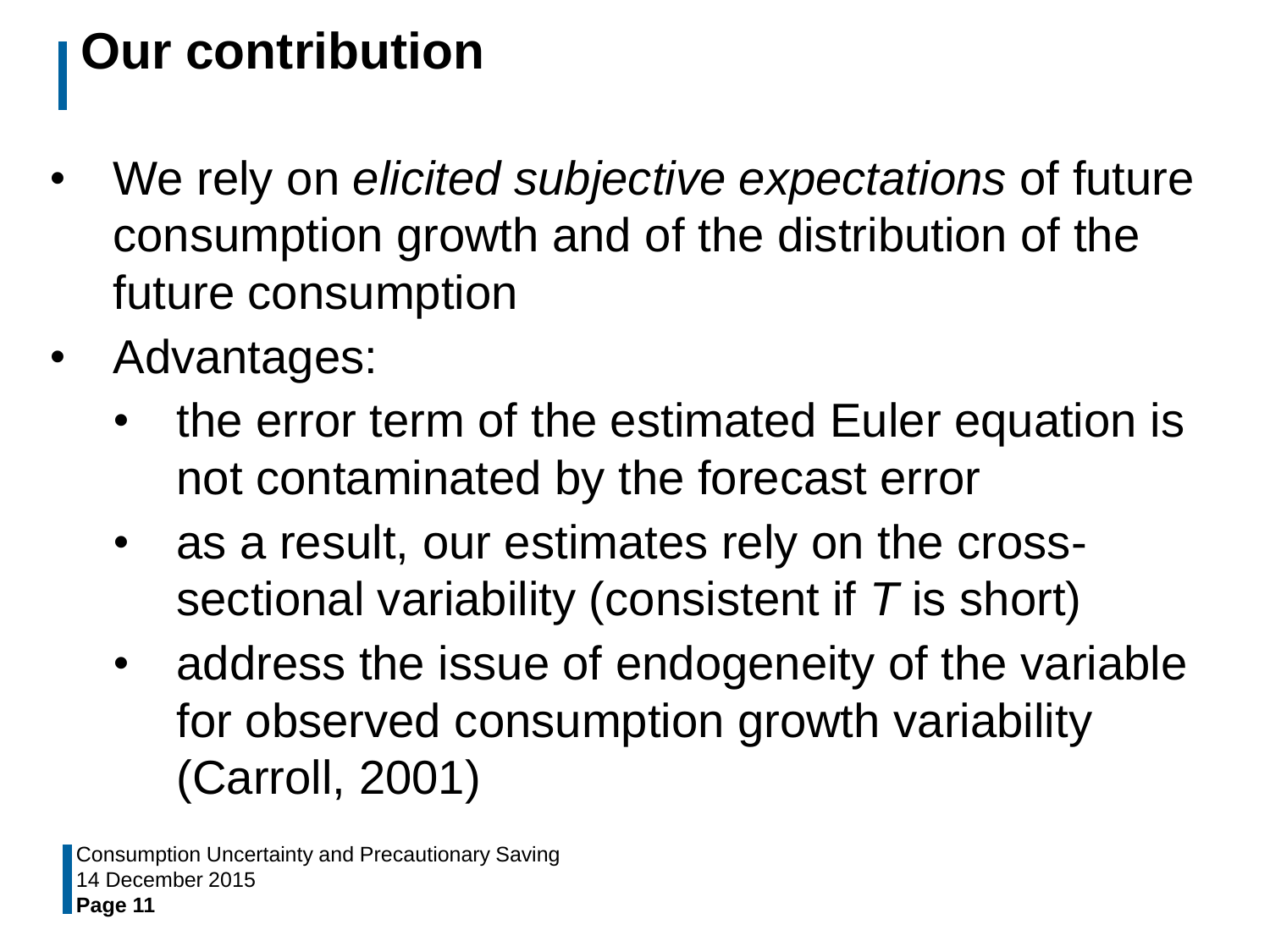# **Our contribution (cont.)**

- We examine whether households that are likely liquidity constrained contaminate our results
- We perform IV estimation to check the robustness of our findings (e.g., to approximation and measurement error)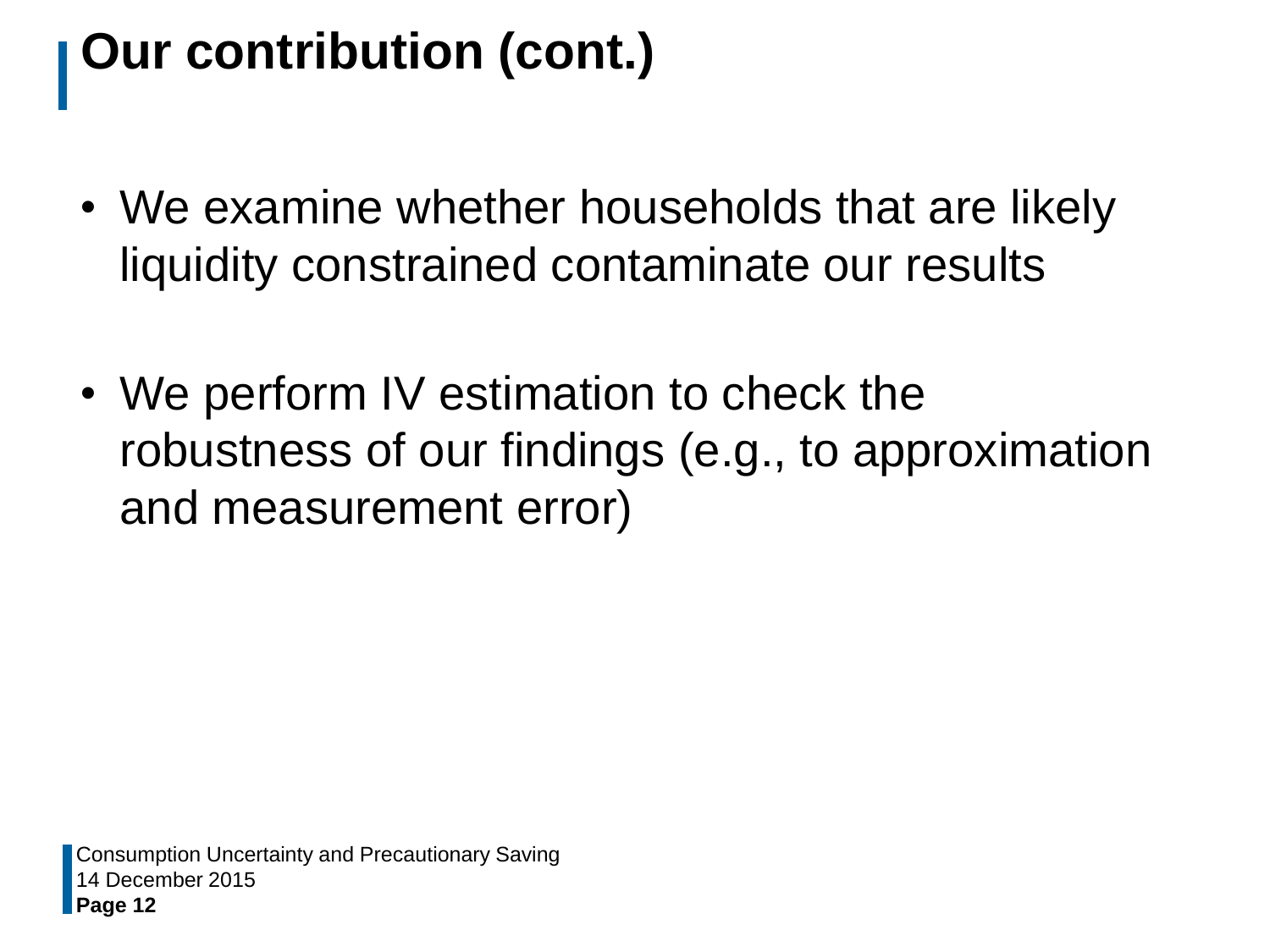#### **Data**

- We use the CentER Internet panel in the Netherlands, sponsored by the DNB
- Interviews collected in June 2014, January 2015 and June 2015 via Internet
- To elicit the distribution of expected consumption we design a set of three questions and use the method in Guiso et al. (*JBES*, 2002)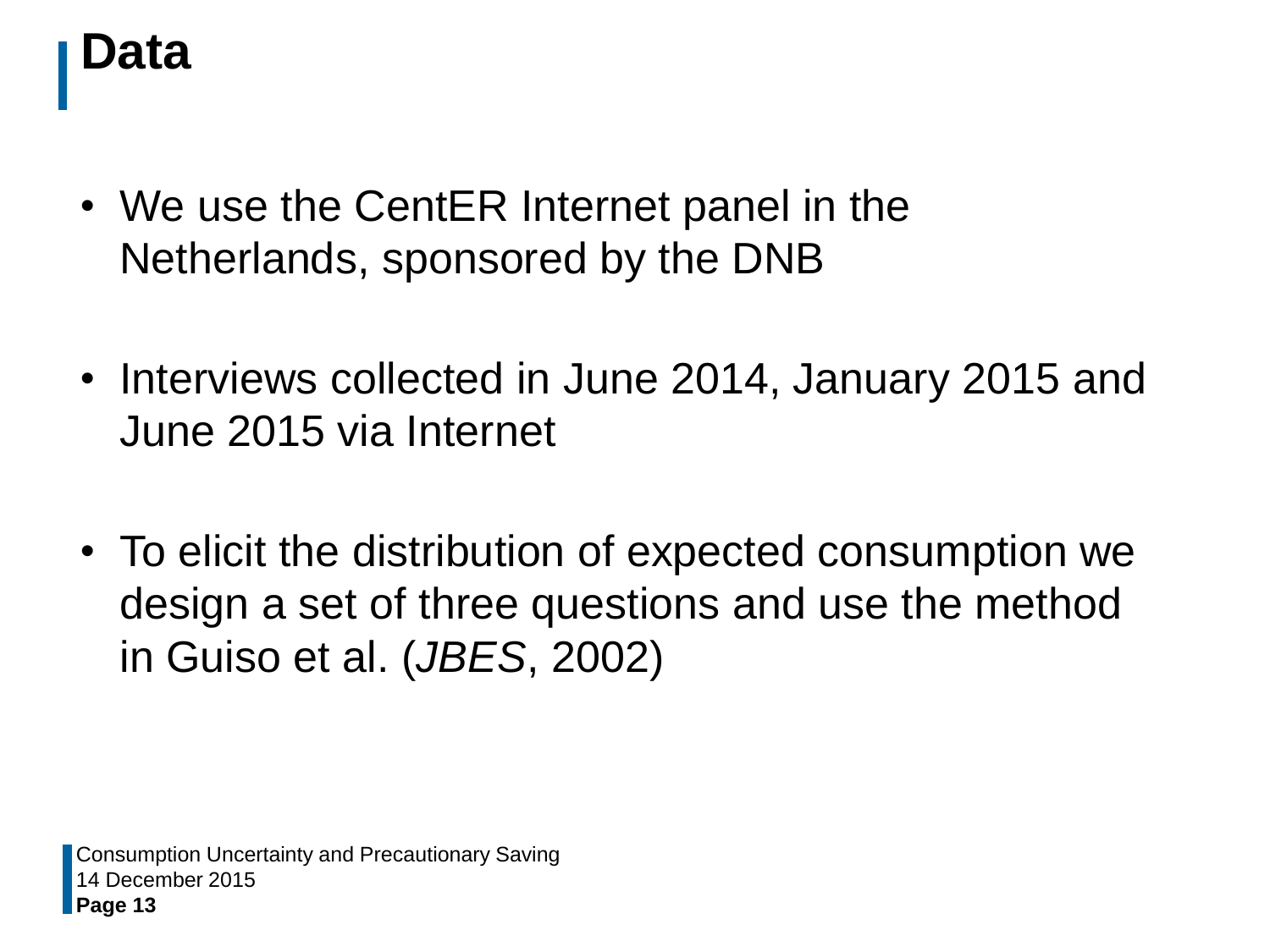Thinking ahead about your household spending during the next 12 months, what do you expect to be the value of such future spending in a typical month? Please provide the monthly future expenditures.

(a) Please give the *minimum* value:  $\epsilon$ .... (*Y\_min*)

(b) Please give the *maximum* value:  $\epsilon$ .... ( $Y_{max}$ )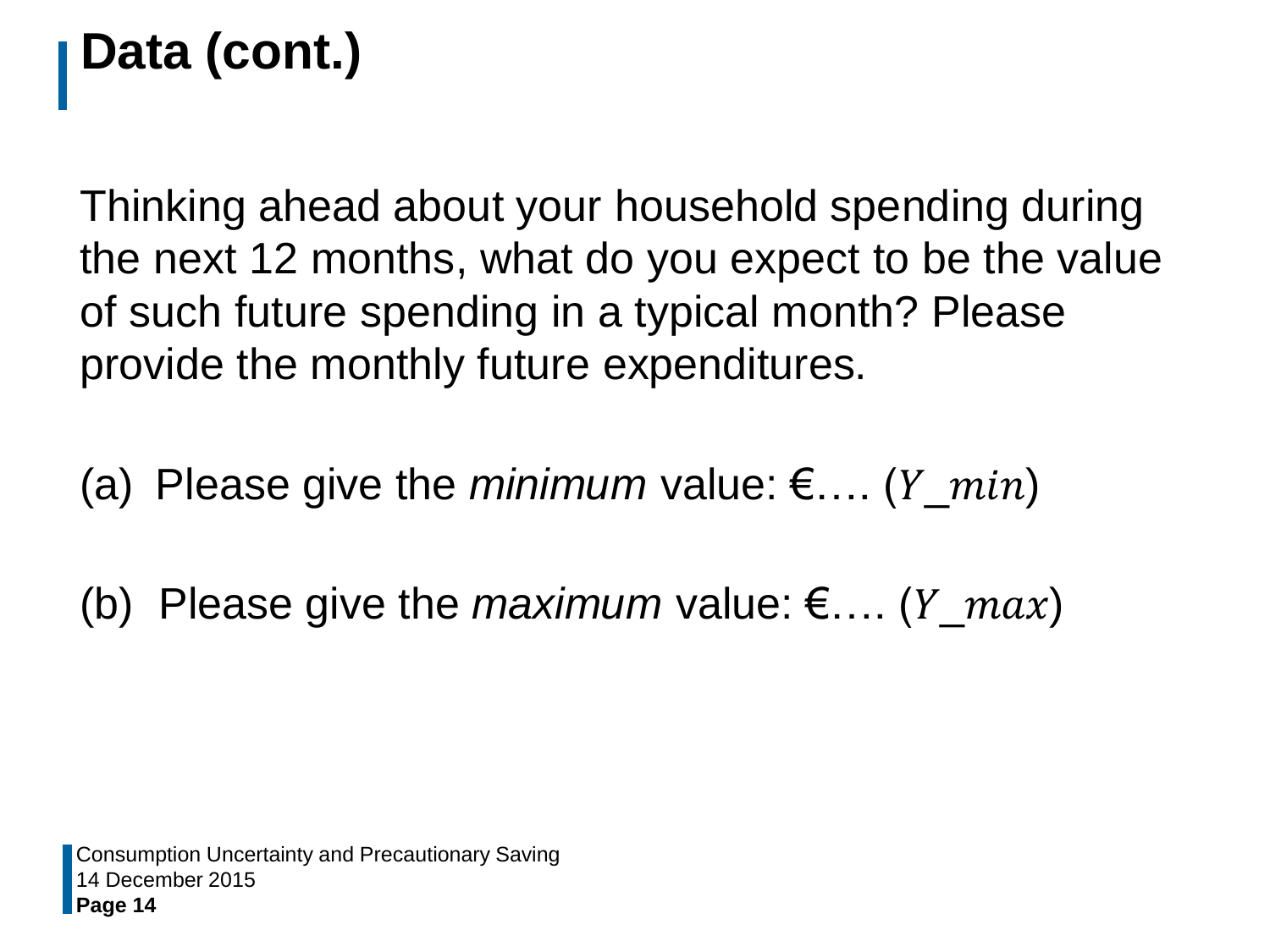• What is the probability that the household spending value is *greater than*  $X = (Y\_min+Y\_max)/2$ 

|                | $\overline{0}$ | 10               | 20 | 30 | 40 | 50 | 60 | 70 | 80 | 90                 | 100                   |  |
|----------------|----------------|------------------|----|----|----|----|----|----|----|--------------------|-----------------------|--|
|                |                | Absolutely no    |    |    |    |    |    |    |    |                    |                       |  |
|                |                | chance household |    |    |    |    |    |    |    | Absolutely certain |                       |  |
| spending to be |                |                  |    |    |    |    |    |    |    |                    | household spending to |  |
|                |                | greater than X   |    |    |    |    |    |    |    | be greater than X  |                       |  |
|                |                |                  |    |    |    |    |    |    |    |                    |                       |  |

14 December 2015 **Page 15** Consumption Uncertainty and Precautionary Saving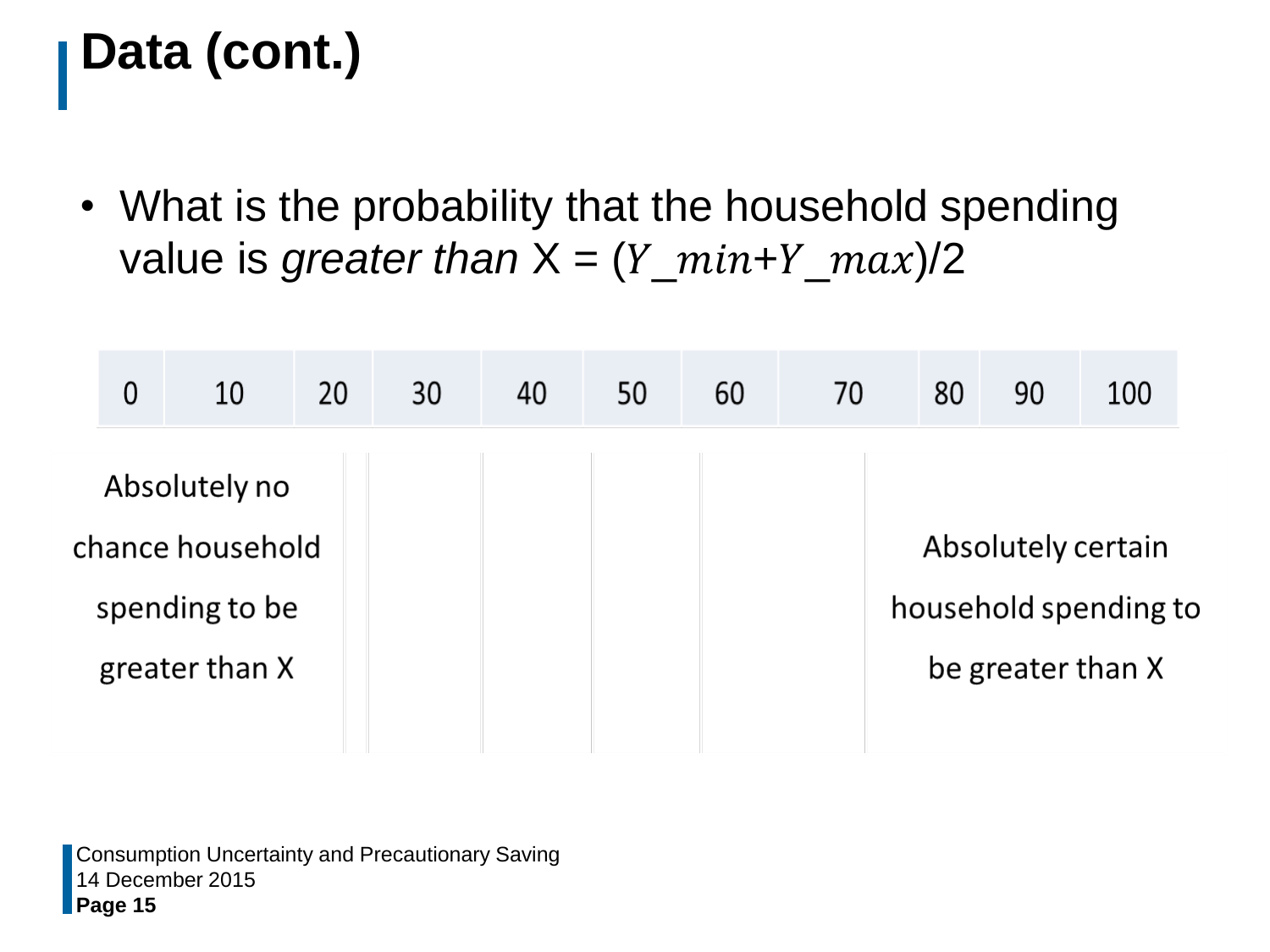• Given distributional assumptions (e.g. simple/ split triangular, uniform) we can compute all the moments of the distribution of future consumption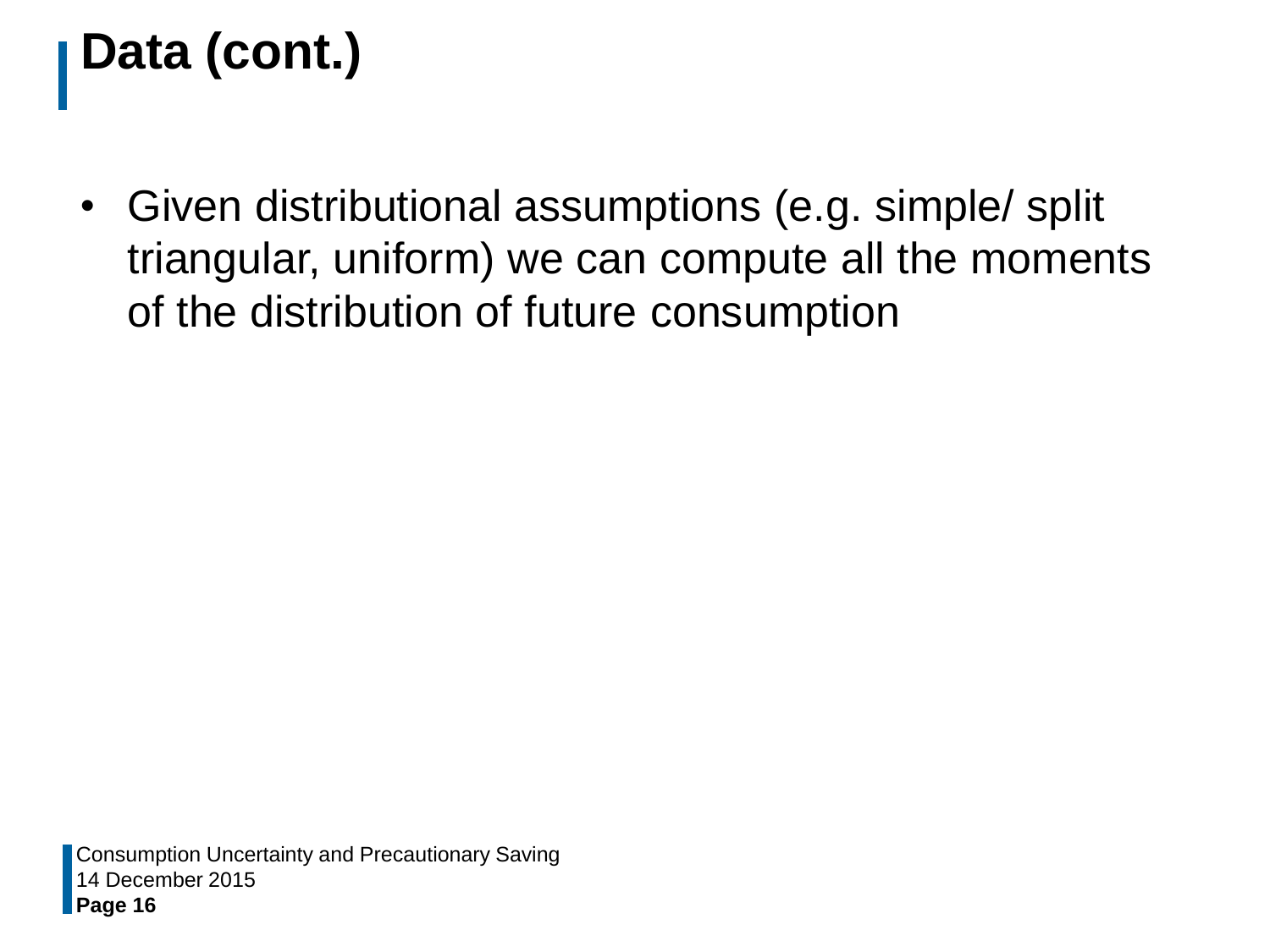## **Split triangular distribution**



14 December 2015 **Page 17** Consumption Uncertainty and Precautionary Saving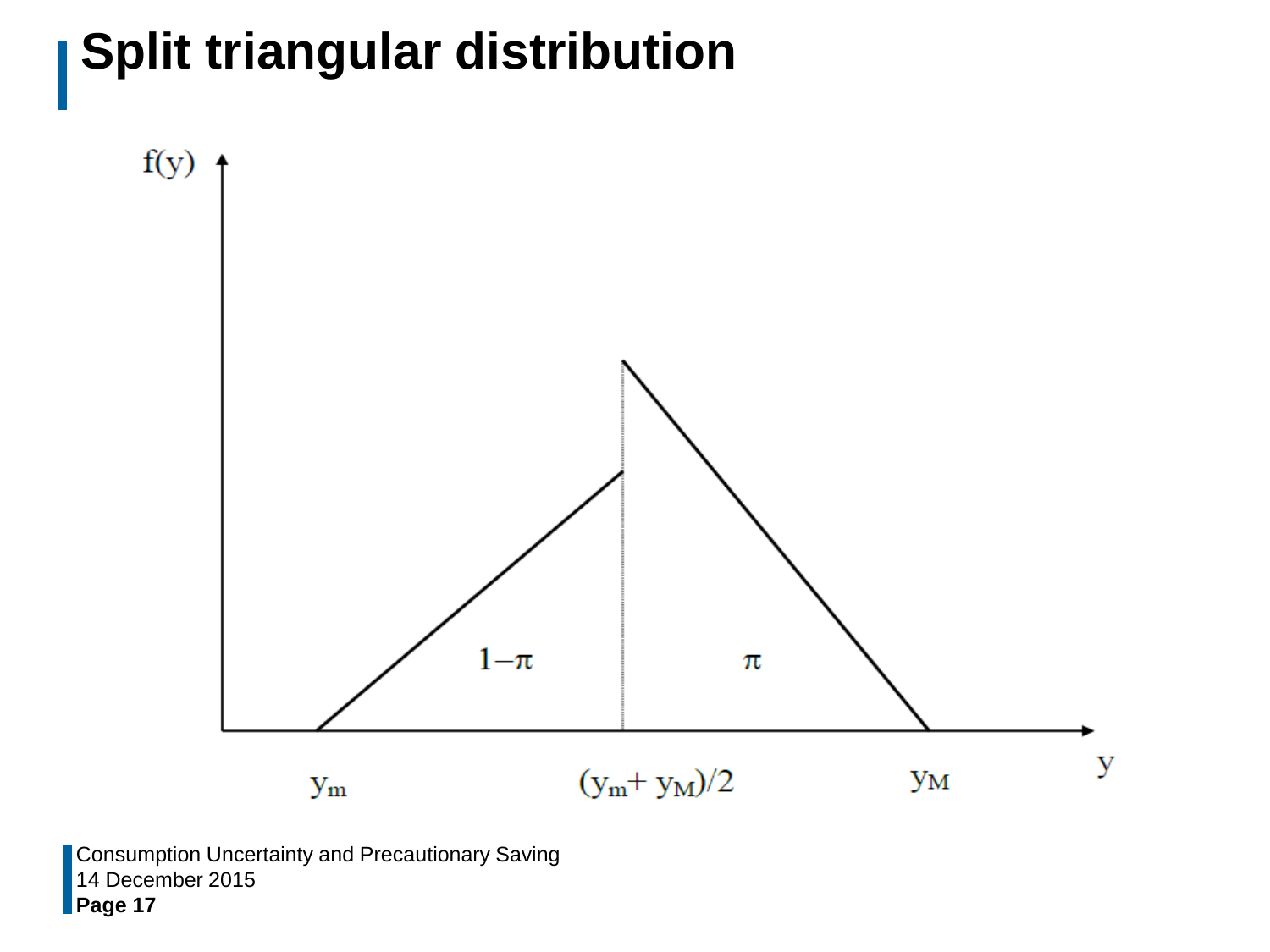- We use only 3 questions
- Pros: simple questions
- Cons: can use simple distributions and need to make a distributional assumption
- Similar questions about *income uncertainty*
- Respondents are also asked about their *expected consumption growth*

14 December 2015 **Page 18** Consumption Uncertainty and Precautionary Saving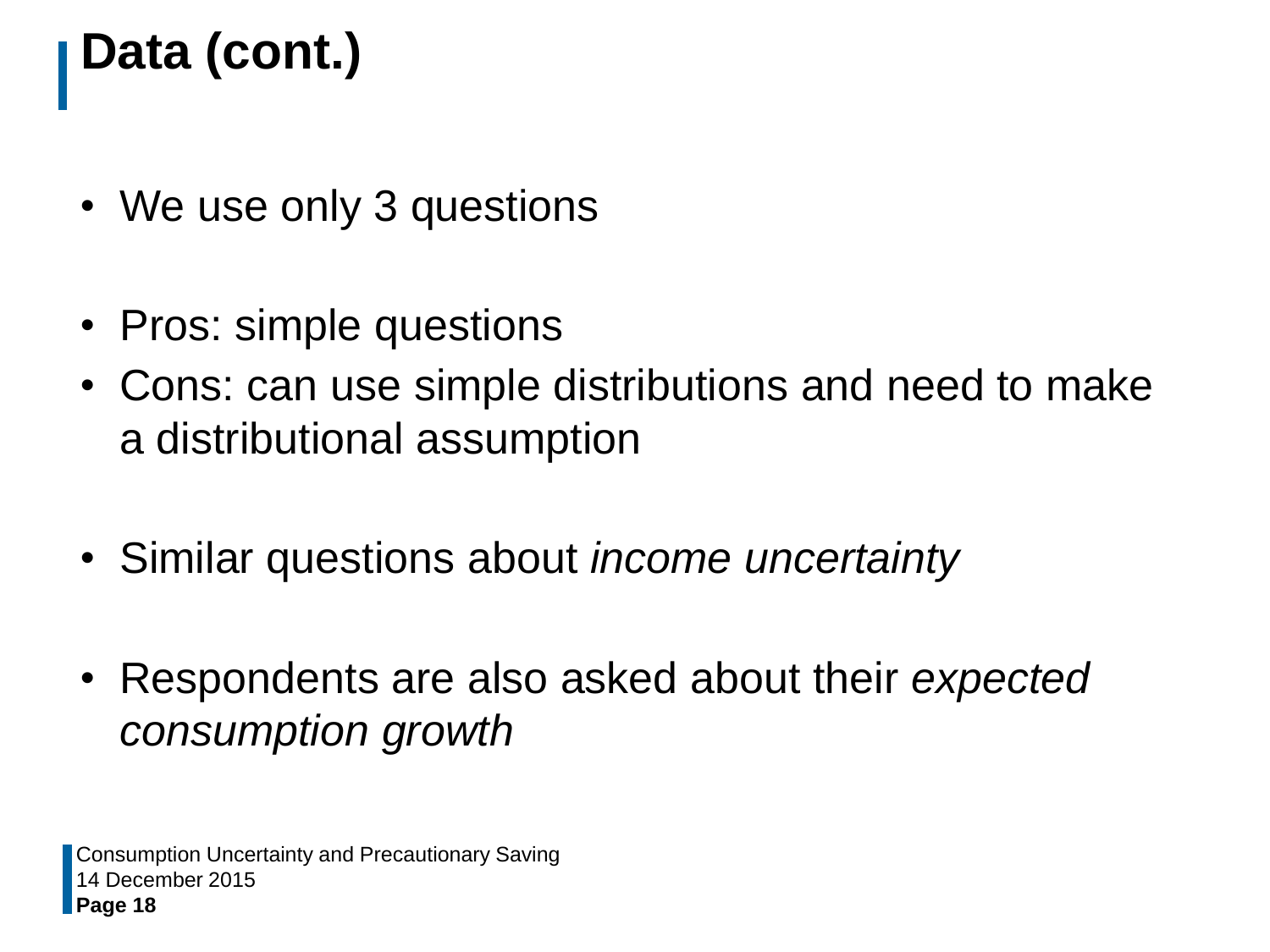### **Descriptive statistics**

| <b>Mean</b> | Median  | <b>Std. Deviation</b> |
|-------------|---------|-----------------------|
|             |         |                       |
| 1,561.3     | 1,500.0 | 905.0                 |
| 1,970.7     | 1,900.0 | 1,117.5               |
|             |         |                       |
| 0.477       | 0.500   | 0.233                 |
|             |         |                       |
| 0.014       | 0.000   | 0.089                 |
| 0.050       | 0.042   | 0.041                 |
| 0.028       | 0.015   | 0.050                 |
| 55.8        | 58.0    | 15.5                  |
| 0.38        | 0.00    | 0.49                  |
| 2.23        | 2.00    | 1.20                  |
| 0.66        | 1.00    | 0.47                  |
|             |         |                       |
| 3,271       |         |                       |
|             |         |                       |

14 December 2015 **Page 19** Consumption Uncertainty and Precautionary Saving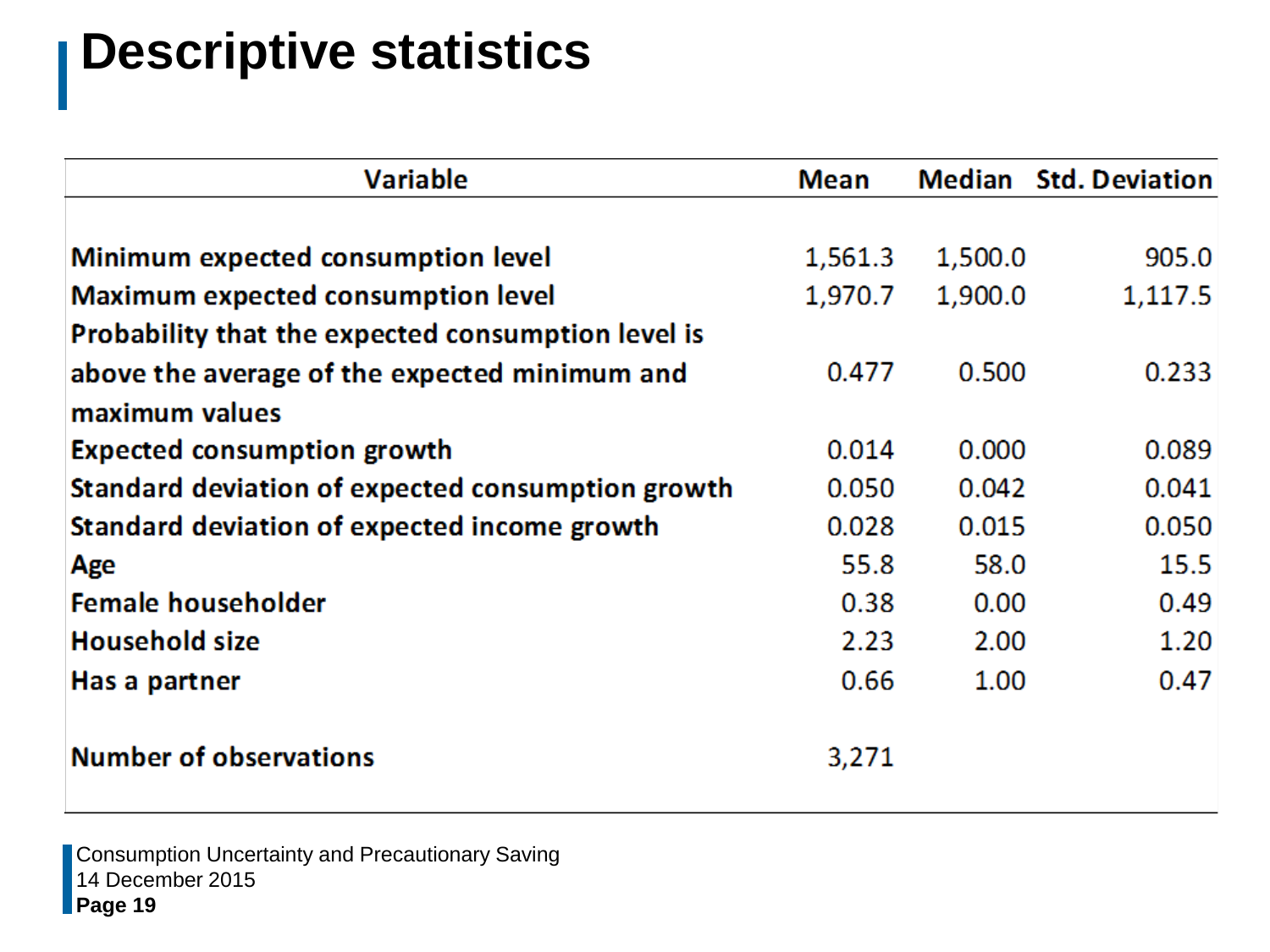#### **Validation of expected variance of consumption growth**

- It is correlated with various variables in the direction suggested by economic intuition:
	- Positively with *expected variance of income growth*
	- Negatively with *age* and *retirement status*
	- Positively with being *self-employed*
	- Negatively with belonging to a *union*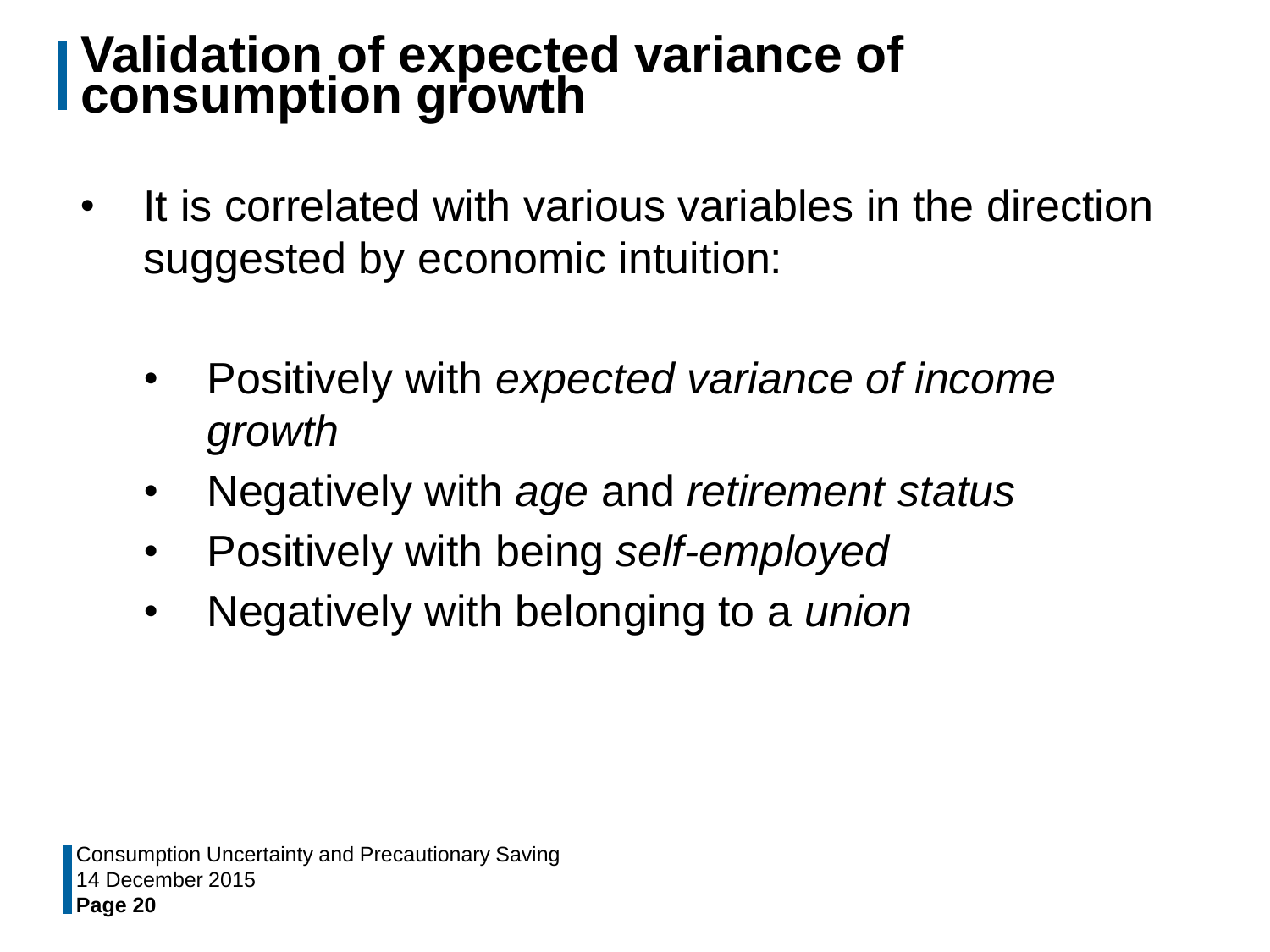#### **Graphical evidence**



14 December 2015 **Page 21** Consumption Uncertainty and Precautionary Saving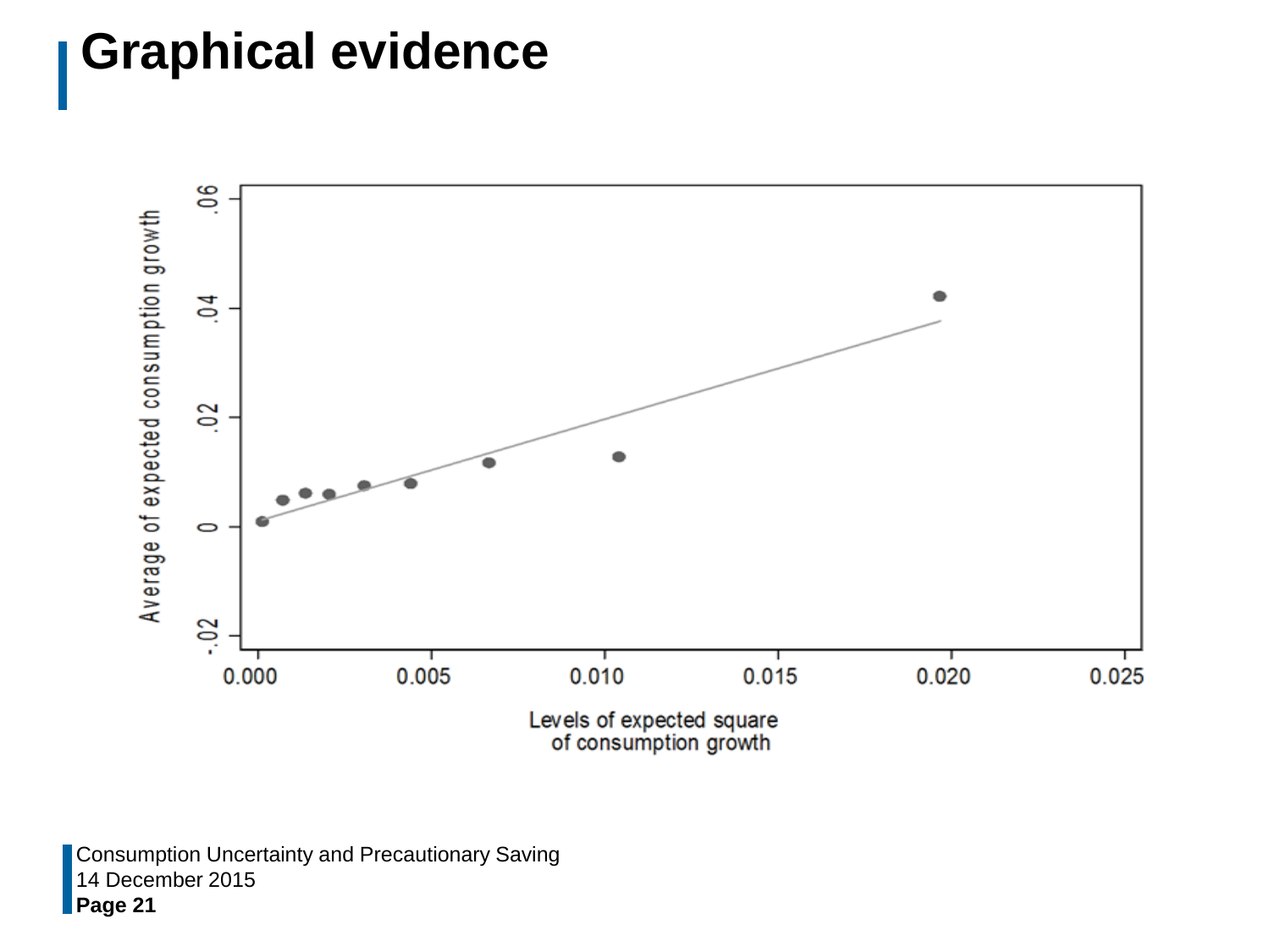## **Empirical specification**

• 
$$
E_{i,t}(g_{i,t+1}) = \alpha + \beta E_{i,t}(g_{i,t+1}^2) + \gamma X_{i,t} + \nu_{i,t+1}
$$

- Dependent variable: expected consumption growth
- Covariate of interest: variability of consumption, as measured by the expectation of the square of consumption growth  $(\beta = p(c)/2)$
- Added covariates: age, gender of household head, household size, family kind, wave & region dummies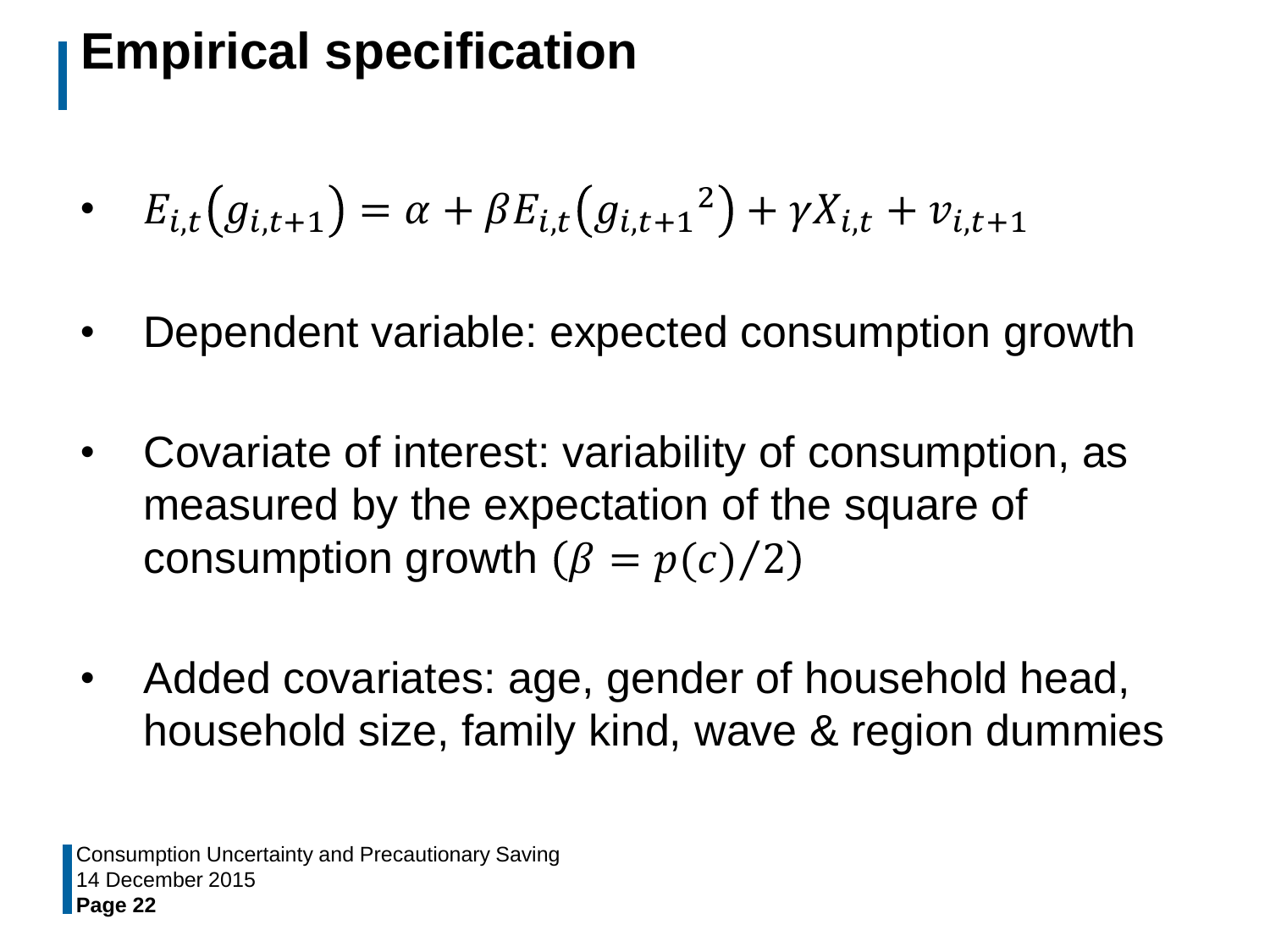## **Empirical specification (cont.)**

- Error term includes:
	- Taylor expansion approximation error
	- Measurement error (e.g. due to heaping)
	- Possible unobservables that affected expected consumption growth
	- **But no** forecast error
- The estimating equation represents an *equilibrium condition*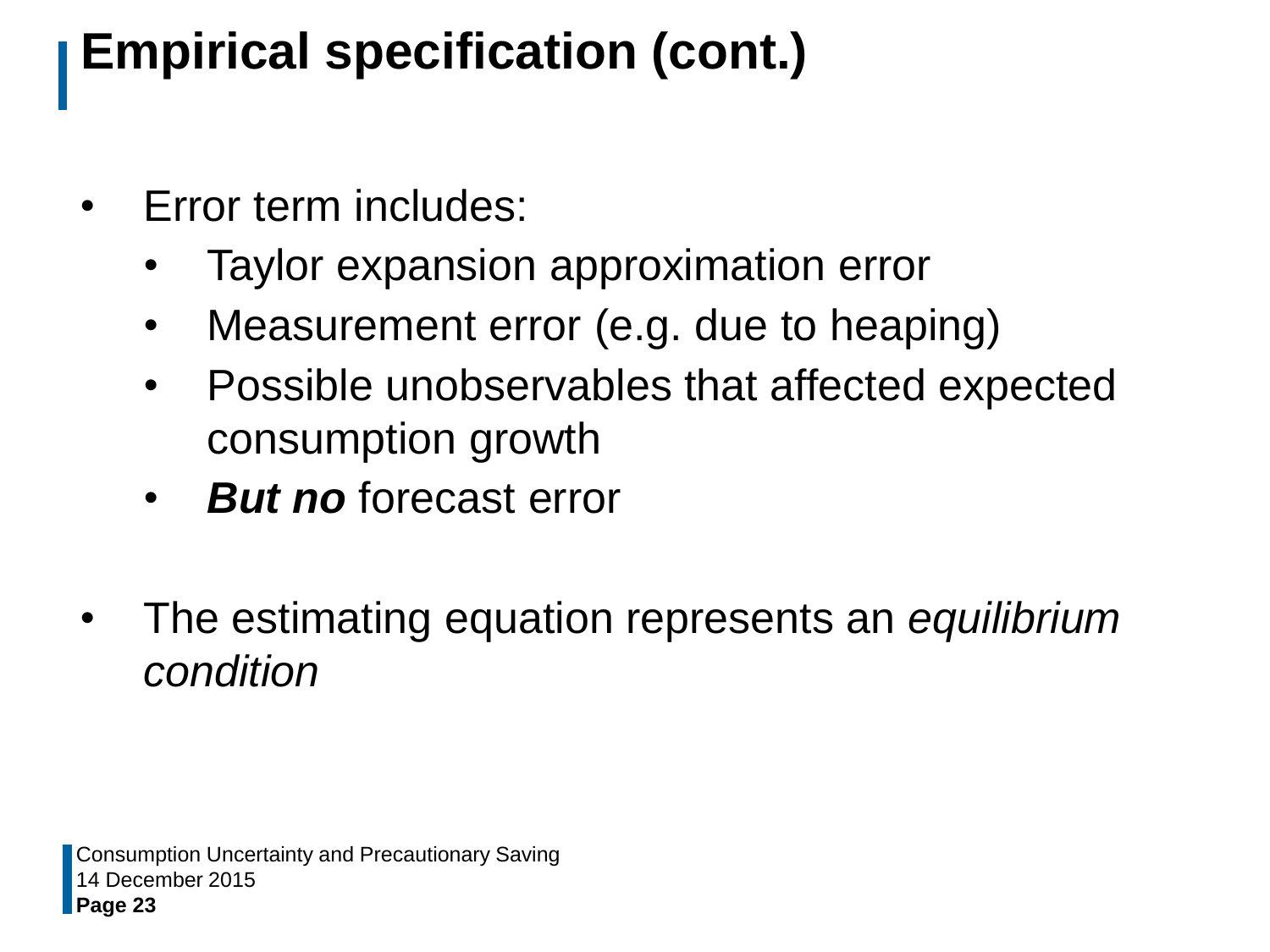### **Baseline results**

|                                          | $\left( 1\right)$ | (2)               | $\bf{(3)}$ | (4)                      | (5)               | (6)     |  |  |
|------------------------------------------|-------------------|-------------------|------------|--------------------------|-------------------|---------|--|--|
| <b>Variable</b>                          |                   | <b>OLS</b>        |            | <b>Robust Regression</b> |                   |         |  |  |
|                                          | Coeff.            | <b>Std. Error</b> | P value    | Coeff.                   | <b>Std. Error</b> | P value |  |  |
| <b>Consumption</b><br><b>Uncertainty</b> | 0.640             | 0.122             | 0.000      | 0.963                    | 0.008             | 0.000   |  |  |
| Age                                      | 0.000             | 0.000             | 0.322      | 0.000                    | 0.000             | 0.953   |  |  |
| <b>Female Household Head</b>             | 0.002             | 0.003             | 0.473      | 0.000                    | 0.001             | 0.911   |  |  |
| <b>Household Size</b>                    | 0.001             | 0.002             | 0.595      | 0.000                    | 0.000             | 0.453   |  |  |
| Couple                                   | $-0.004$          | 0.004             | 0.330      | $-0.001$                 | 0.001             | 0.599   |  |  |
| <b>Constant</b>                          | 0.014             | 0.009             | 0.099      | 0.006                    | 0.003             | 0.014   |  |  |
| Number of obs.                           | 3,271             |                   |            | 3,271                    |                   |         |  |  |

14 December 2015 **Page 24** Consumption Uncertainty and Precautionary Saving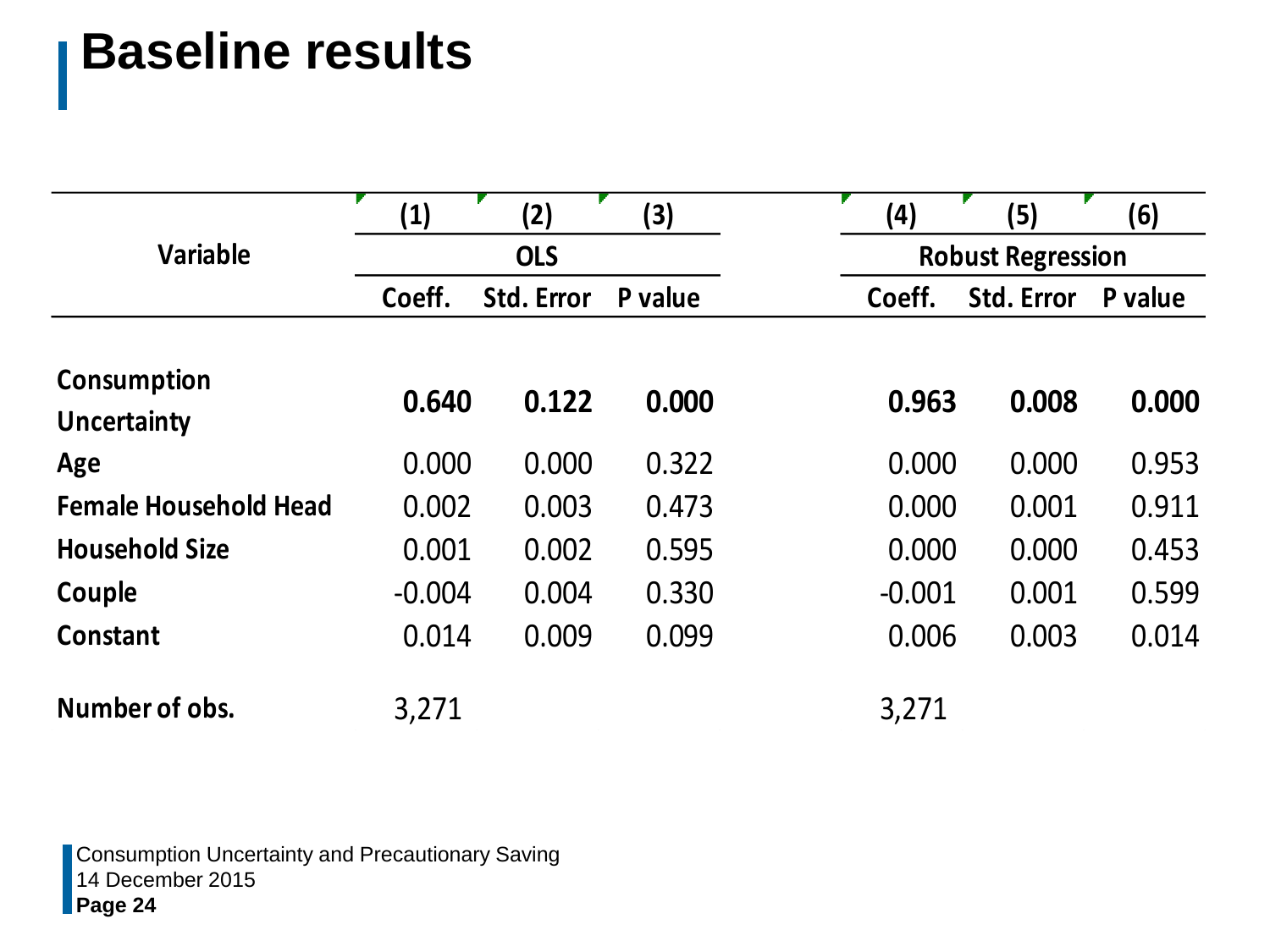## **Liquidity constraints**

(**i**) HHs that applied for credit and their application was turned down (or did not apply because they were afraid so) ( $\sim 3.6\%$ )

(**ii**) HHs that were asked what they would do if they received a windfall sum equal to one month's income and said that they would spend at least 90% of it on *durables* and *non-durables* (other options presented: *save for future expenses*; *repay debts*) (~2.5%)

(**iii**) HHs with unemployed head and those in the bottom quintile of the disposable income distribution (~20.5%)

14 December 2015 **Page 25** Consumption Uncertainty and Precautionary Saving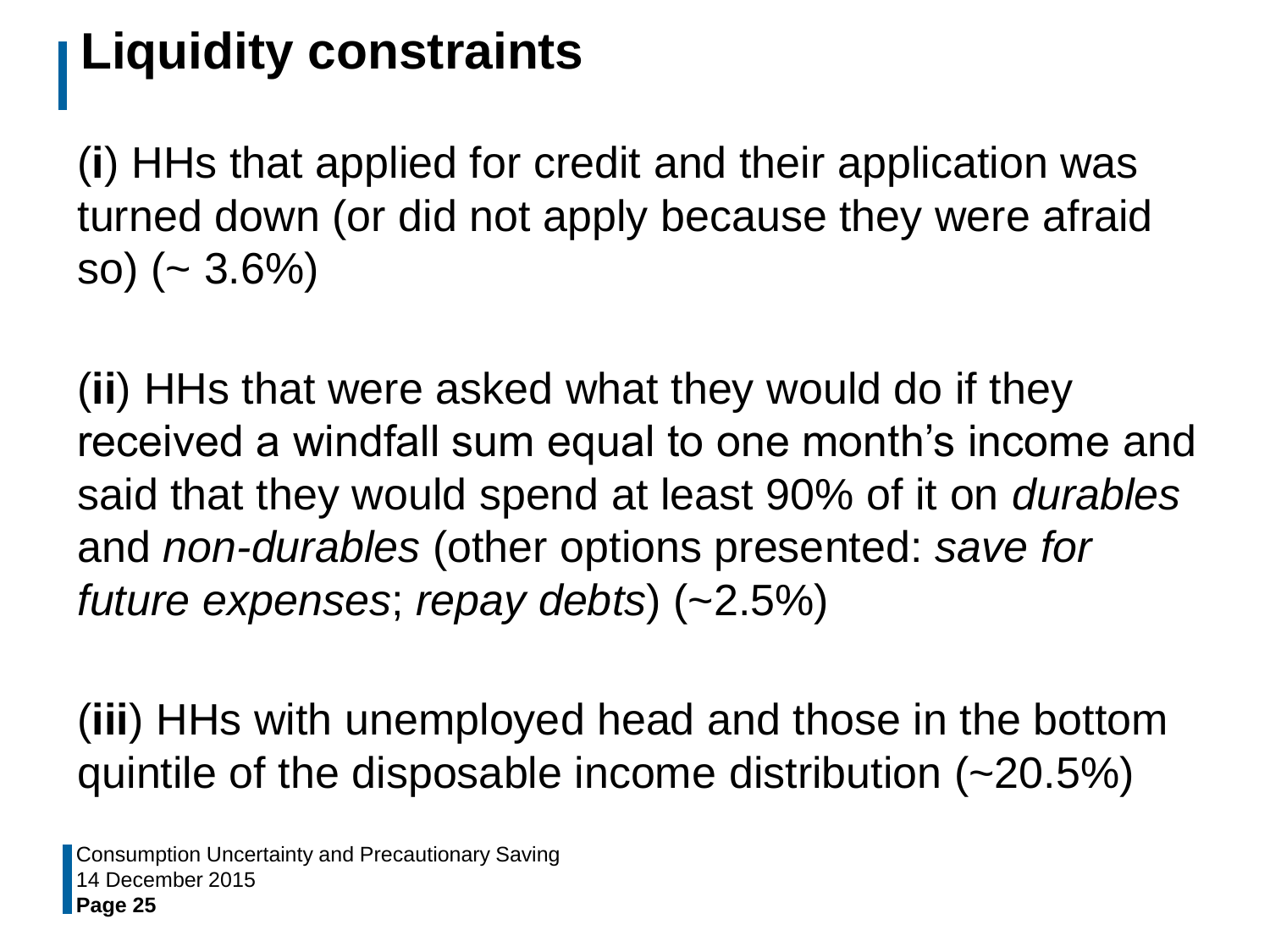#### **Results excluding liquidity-constrained households**

|                                | $\left( 1\right)$ | (2)                        | (3)   | (4)    | (5)                                             | (6)   | (7)                                                                                | (8)                | (9)   |  |
|--------------------------------|-------------------|----------------------------|-------|--------|-------------------------------------------------|-------|------------------------------------------------------------------------------------|--------------------|-------|--|
| Variable                       |                   | Has not been denied Credit |       |        | <b>Marginal Propensity to</b><br>Consume < 0.90 |       | Household income above the<br>20 <sup>th</sup><br>'quantile and no<br>Unemployment |                    |       |  |
|                                | Coeff.            | Std. Error p-value         |       | Coeff. | Std. Error p-value                              |       | Coeff.                                                                             | Std. Error p-value |       |  |
| <b>Consumption Uncertainty</b> | 0.954             | 0.013                      | 0.000 | 0.962  | 0.009                                           | 0.000 | 0.957                                                                              | 0.012              | 0.000 |  |
| Age                            | 0.000             | 0.000                      | 0.608 | 0.000  | 0.000                                           | 0.857 | 0.000                                                                              | 0.000              | 0.615 |  |
| <b>Female Householder</b>      | 0.001             | 0.001                      | 0.347 | 0.000  | 0.001                                           | 0.912 | $-0.001$                                                                           | 0.001              | 0.279 |  |
| <b>Household Size</b>          | 0.000             | 0.001                      | 0.647 | 0.000  | 0.000                                           | 0.335 | 0.000                                                                              | 0.000              | 0.345 |  |
| Couple                         | 0.000             | 0.001                      | 0.742 | 0.000  | 0.001                                           | 0.692 | 0.001                                                                              | 0.001              | 0.288 |  |
| Constant                       | 0.007             | 0.003                      | 0.016 | 0.007  | 0.003                                           | 0.011 | 0.006                                                                              | 0.003              | 0.034 |  |
| <b>Number of observations</b>  | 2,642             |                            |       | 3,188  |                                                 |       | 2,600                                                                              |                    |       |  |

14 December 2015 **Page 26** Consumption Uncertainty and Precautionary Saving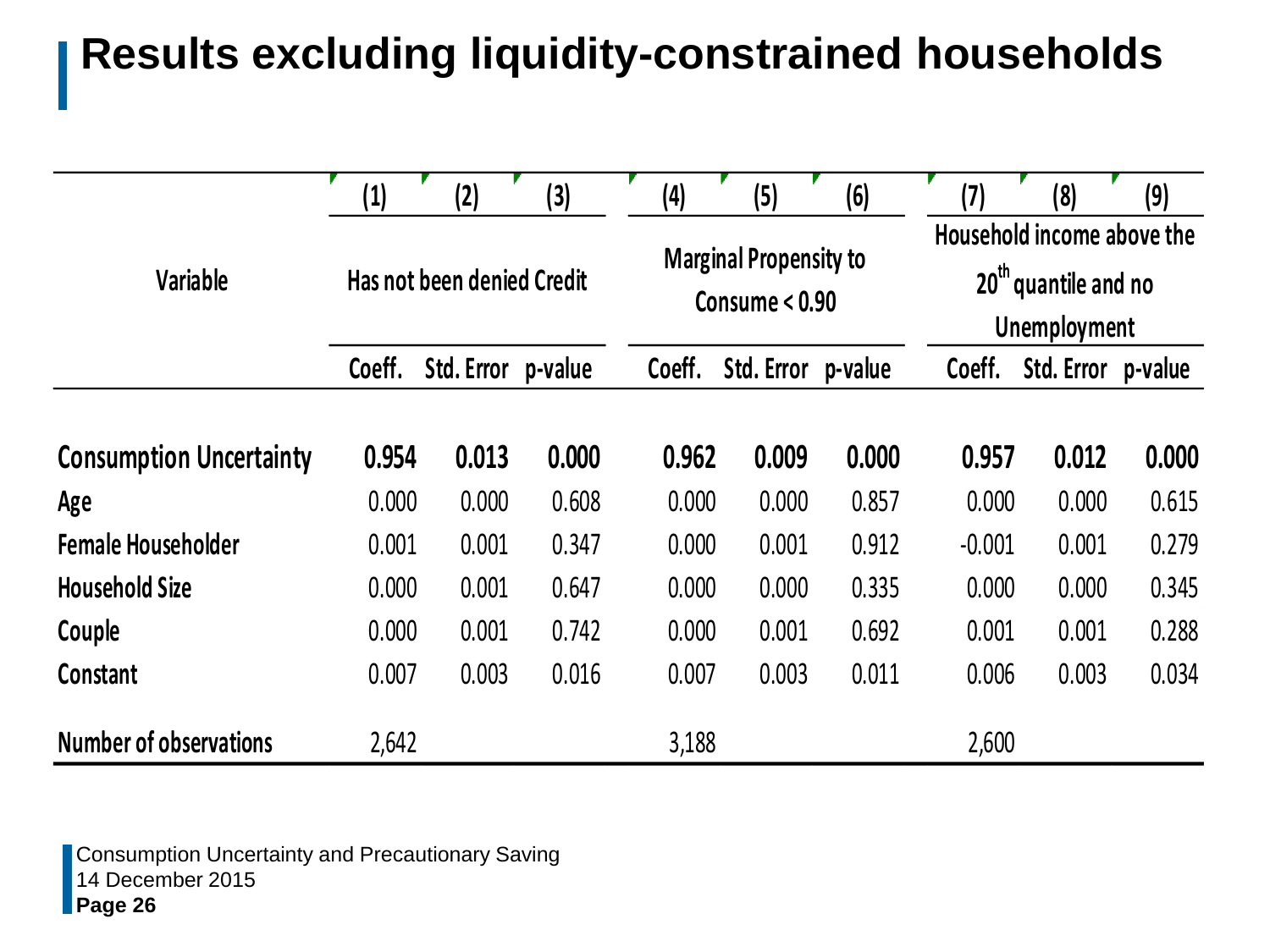# **IV estimation**

- Due to approximation and measurement error, we check the robustness of our results by using the variance of expected income growth as an instrument
- Expected income variability does not appear in the Euler equation. Expected consumption variability is a sufficient statistic for expected consumption growth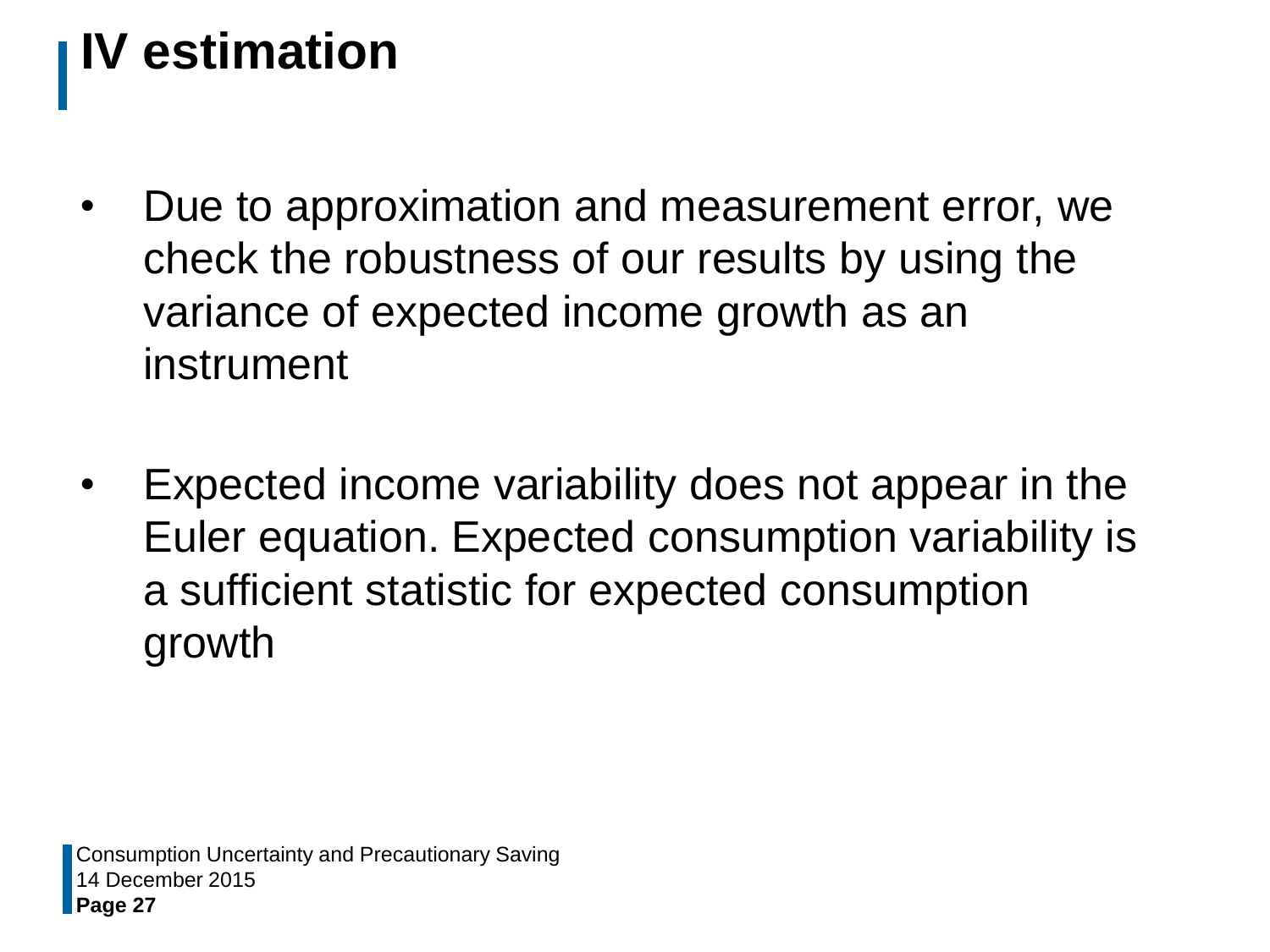# **IV estimation (cont.)**

- We use Lewbel's (*JBES*, 2012) generated instruments to circumvent a weak instrument problem
	- Use heteroskedasticity in the residuals of the first stage equation in order to create more instruments
	- Instruments are equal to the product of the demeaned exogenous regressors with the residuals of the first stage regression
	- Create overidentifying restrictions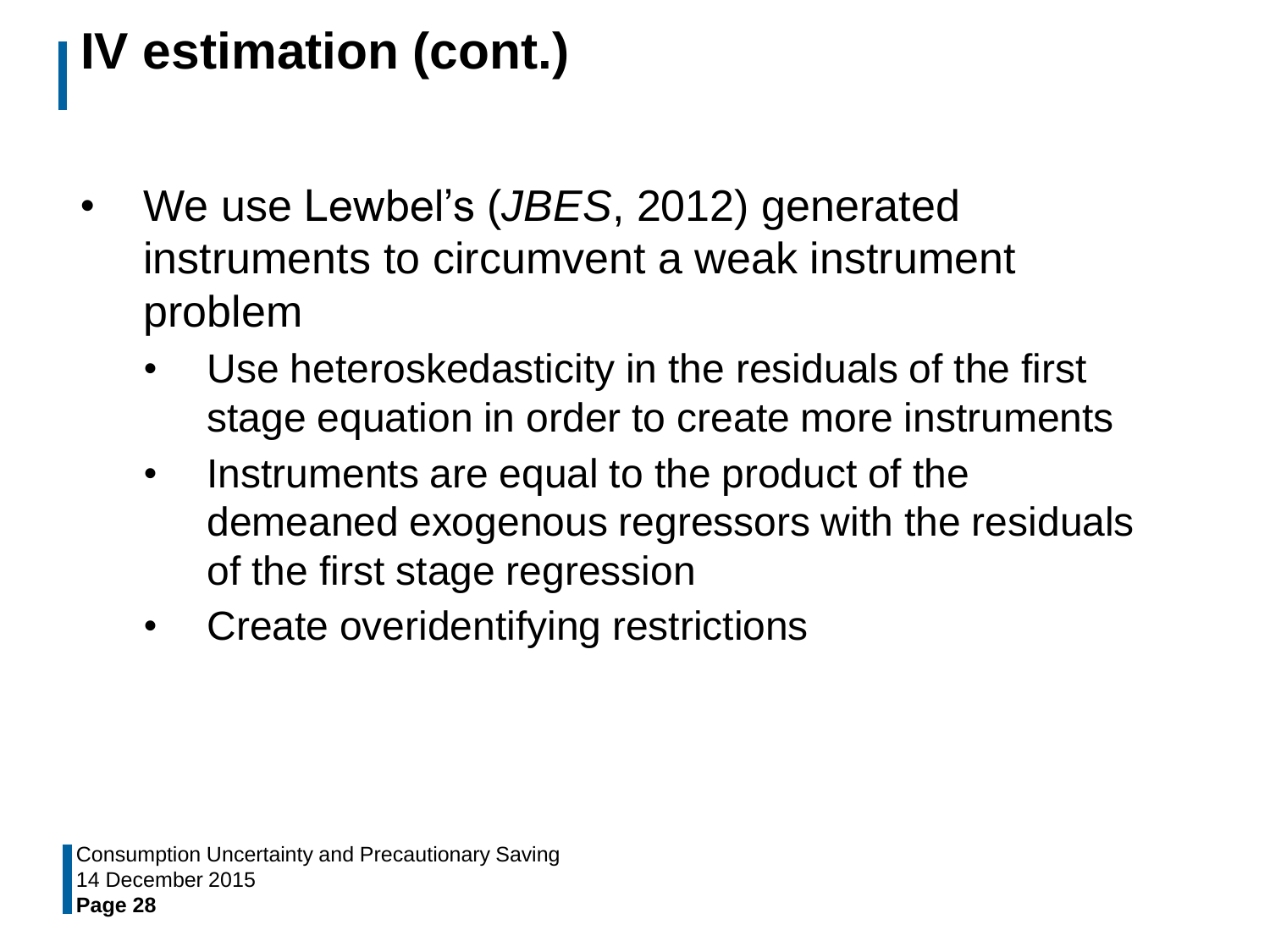### **IV results**

|                                                                                        | (1)      | (2)                | (3)     |  | (4)      | (5)                           | (6)     |  |  |
|----------------------------------------------------------------------------------------|----------|--------------------|---------|--|----------|-------------------------------|---------|--|--|
| <b>Variable</b>                                                                        |          | <b>Standard IV</b> |         |  |          | IV with generated instruments |         |  |  |
|                                                                                        | Coeff.   | <b>Std. Error</b>  | P value |  | Coeff.   | <b>Std. Error</b>             | P value |  |  |
|                                                                                        |          |                    |         |  |          |                               |         |  |  |
| <b>Consumption Uncertainty</b>                                                         | 0.888    | 0.165              | 0.000   |  | 0.994    | 0.129                         | 0.000   |  |  |
| Age                                                                                    | 0.000    | 0.000              | 0.704   |  | 0.000    | 0.000                         | 0.807   |  |  |
| <b>Female Household Head</b>                                                           | 0.000    | 0.004              | 0.963   |  | 0.000    | 0.004                         | 0.991   |  |  |
| <b>Household Size</b>                                                                  | 0.001    | 0.002              | 0.723   |  | 0.000    | 0.002                         | 0.783   |  |  |
| Couple                                                                                 | $-0.002$ | 0.005              | 0.642   |  | $-0.002$ | 0.005                         | 0.728   |  |  |
| <b>Constant</b>                                                                        | 0.003    | 0.010              | 0.741   |  | 0.001    | 0.008                         | 0.950   |  |  |
| Number of obs.                                                                         | 2,980    |                    |         |  | 2,980    |                               |         |  |  |
| <b>F-test</b>                                                                          | 3.290    |                    |         |  | 26.147   |                               |         |  |  |
| <b>F-test of generated</b>                                                             |          |                    |         |  | 19.244   |                               |         |  |  |
| instrumetns                                                                            |          |                    |         |  |          |                               |         |  |  |
| <b>Breusch-Pagan test for</b>                                                          |          |                    |         |  |          |                               |         |  |  |
| heteroskedasticity - p-value                                                           |          |                    |         |  | 0.000    |                               |         |  |  |
| <b>Test of overidentifying</b>                                                         |          |                    |         |  |          |                               |         |  |  |
| restrictions - p-value                                                                 |          |                    |         |  | 0.381    |                               |         |  |  |
| <b>Test of overidentifying</b>                                                         |          |                    |         |  |          |                               |         |  |  |
| restrictions of generated                                                              |          |                    |         |  |          |                               |         |  |  |
| instruments - p-value                                                                  |          |                    |         |  | 0.460    |                               |         |  |  |
| <b>Test of endogeneity of</b>                                                          |          |                    |         |  |          |                               |         |  |  |
| consumtpion uncertainty - p-<br>value                                                  | 0.273    |                    |         |  | 0.274    |                               |         |  |  |
| <b>Consumption Uncertainty and Precautionary Saving</b><br>14 December 2015<br>Page 29 |          |                    |         |  |          |                               |         |  |  |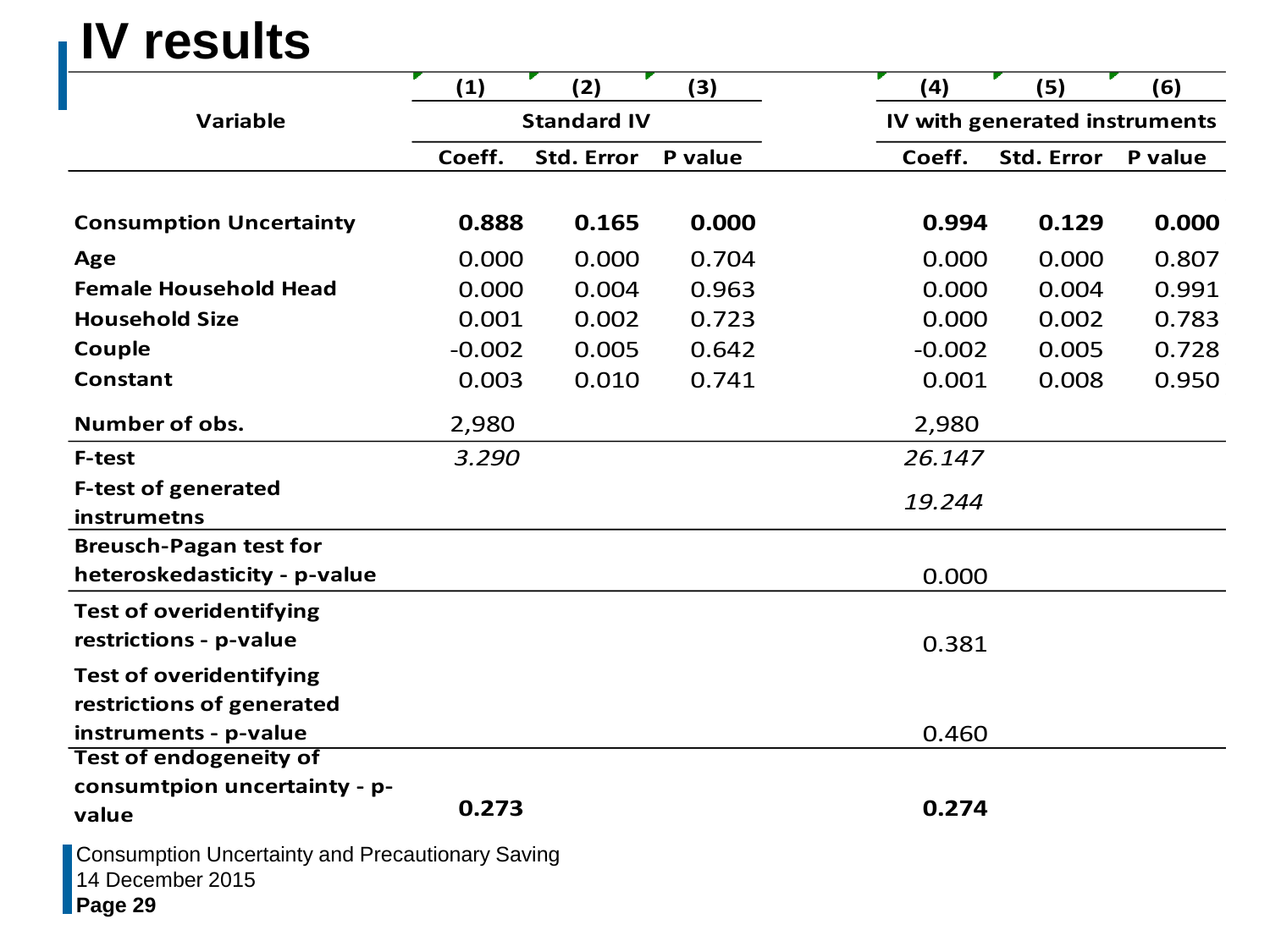## **Conclusions**

- We estimate the coefficient of relative prudence, and thus check for the existence of a precautionary saving motive
- Elicited subjective expectations from a representative household survey
- We use the Euler equation, with expectations of consumption growth and its variability instead of realizations
- We estimate a coefficient of relative prudence to be about 2, which implies a coefficient of relative risk aversion of about 1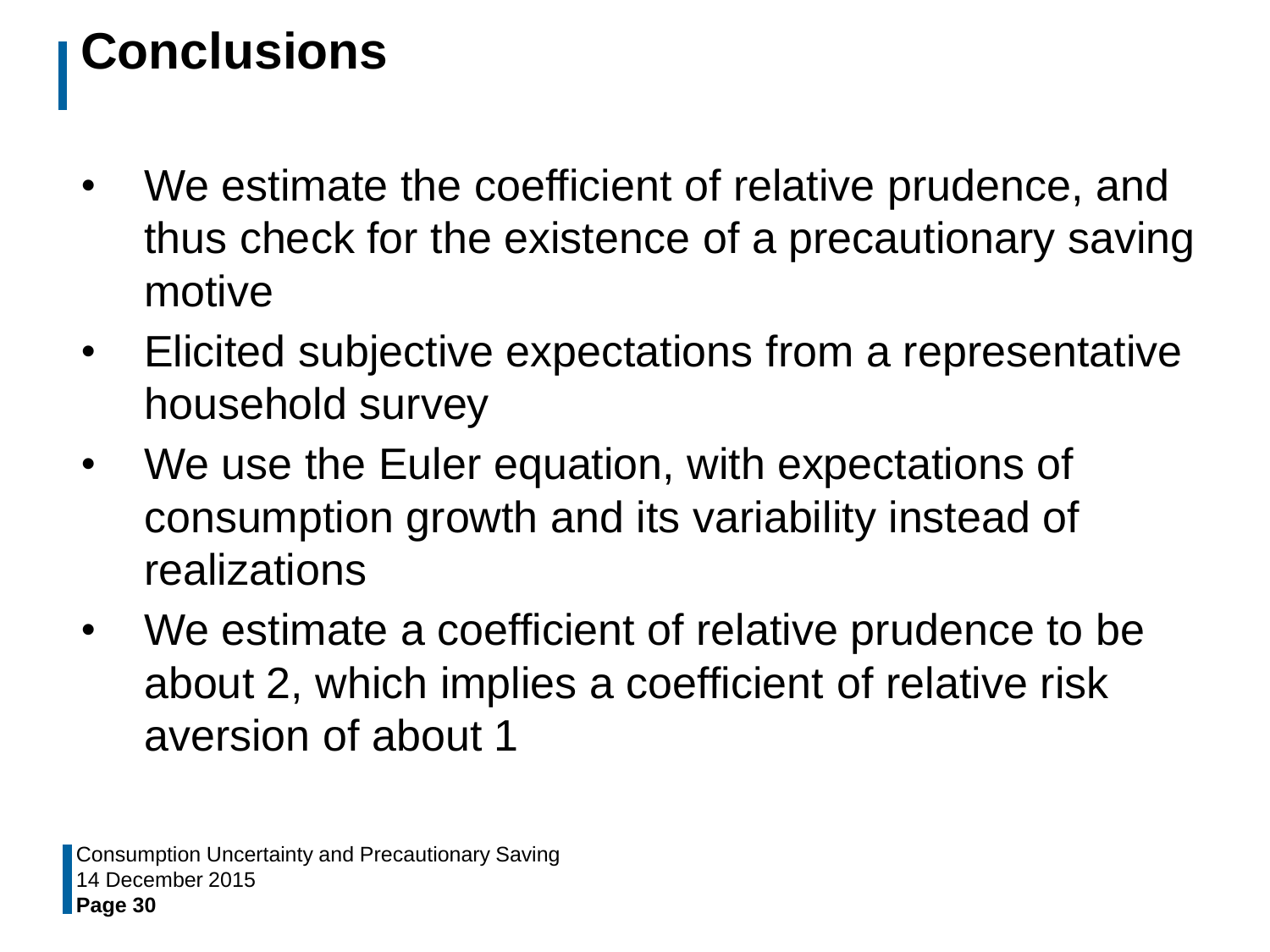## **Conclusions (cont.)**

- Hence there is robust evidence for the existence of a precautionary saving motive
- Results suggest that one can usefully estimate an Euler equation using short panels or even a single cross-section, through the use of *subjective expectations*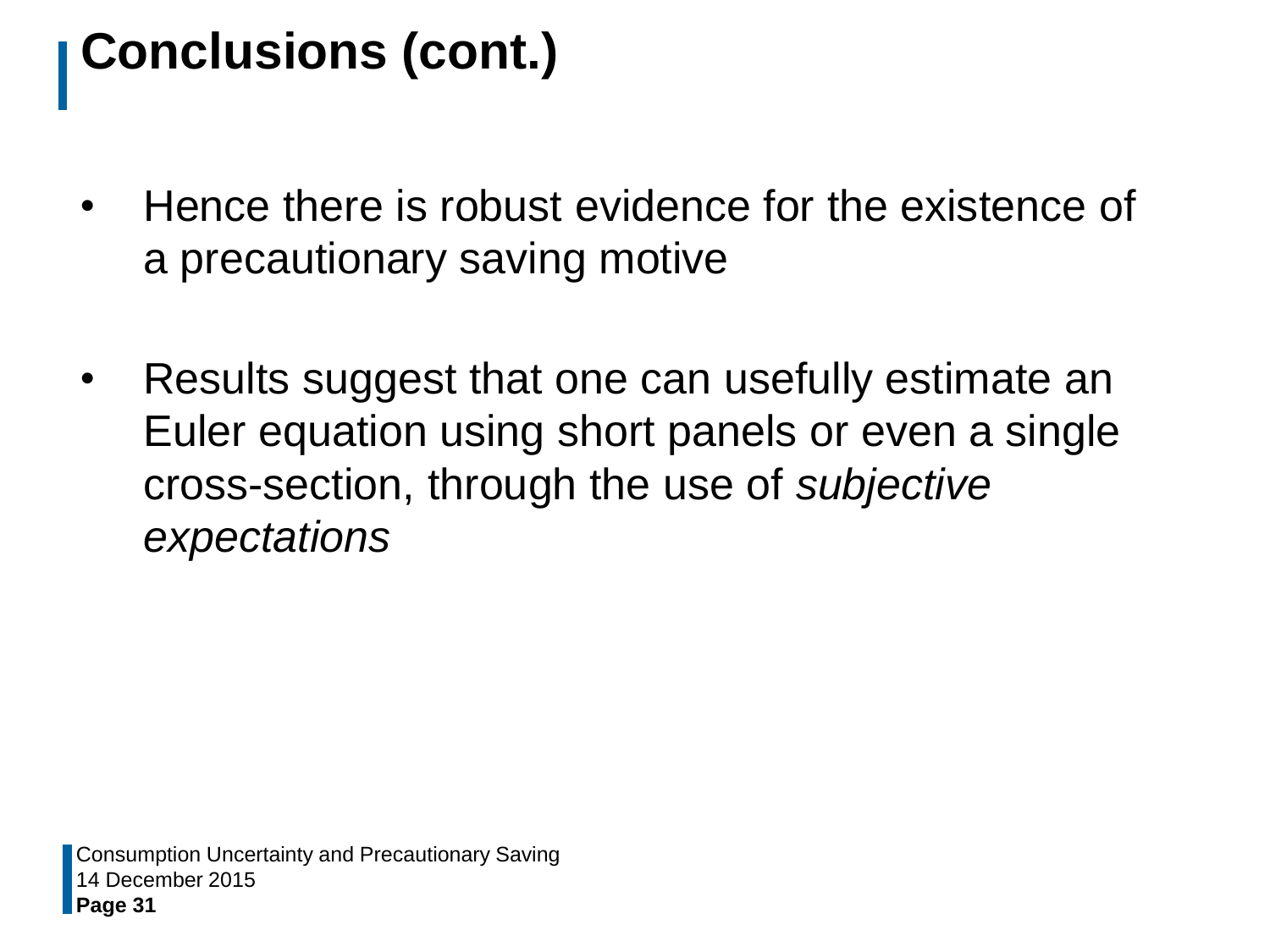

#### **Thank you for your attention !**

**For comments/ questions please send me an email: dimitris.georgarakos@bundesbank.de**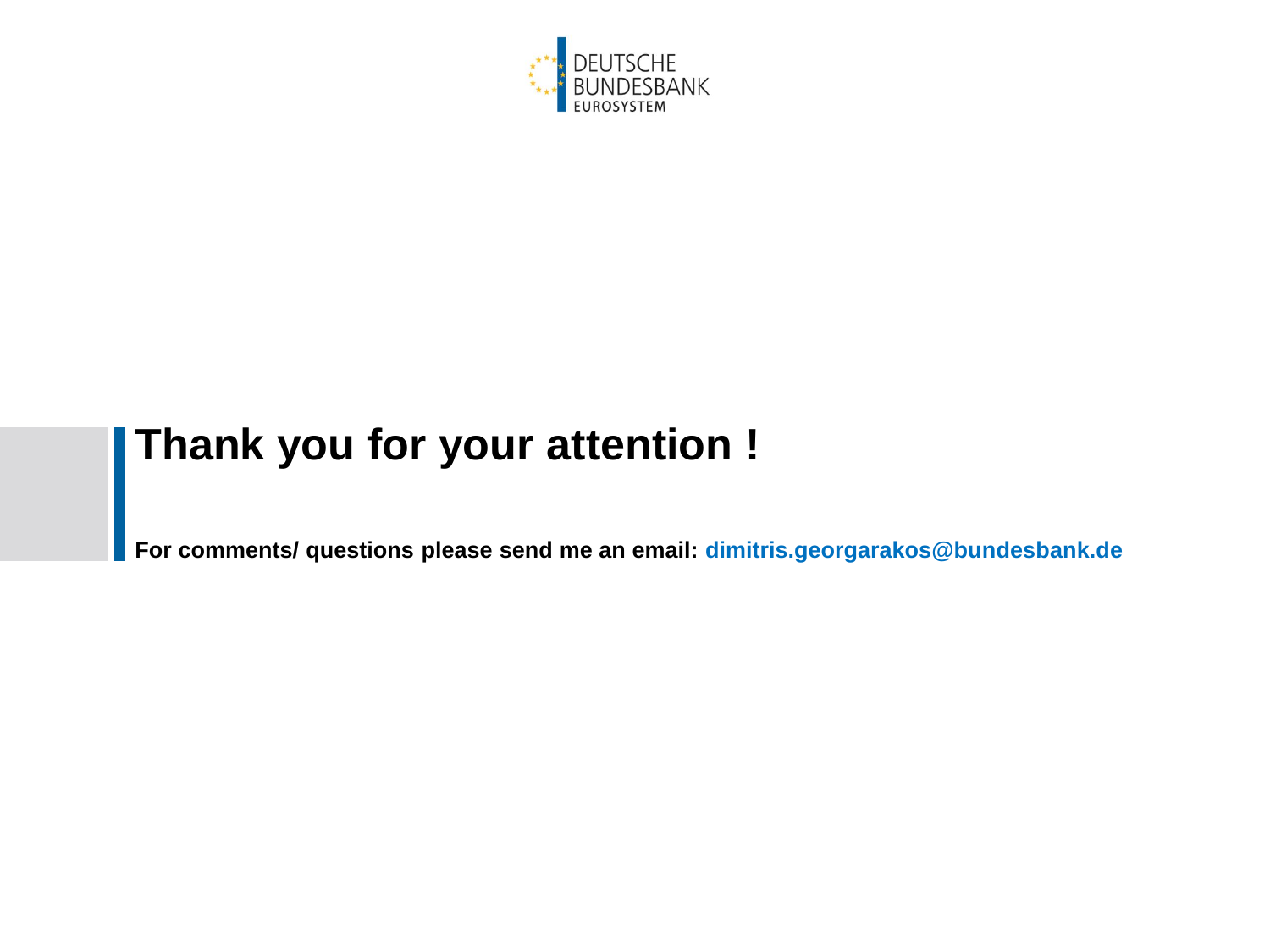#### **Question about expected consumption growth**

'Thinking ahead to 12 months from now, how do you expect your household spending on all goods and services at that time to compare to your spending today?'

The possible answers were:

- a) Higher than now
- b) About the same
- c) Lower than now
- d) Do not know

'How much (percentage-wise) do you expect that your household spending on all goods and services is [higher/lower] 12 months from now?'

14 December 2015 **Page 33** Consumption Uncertainty and Precautionary Saving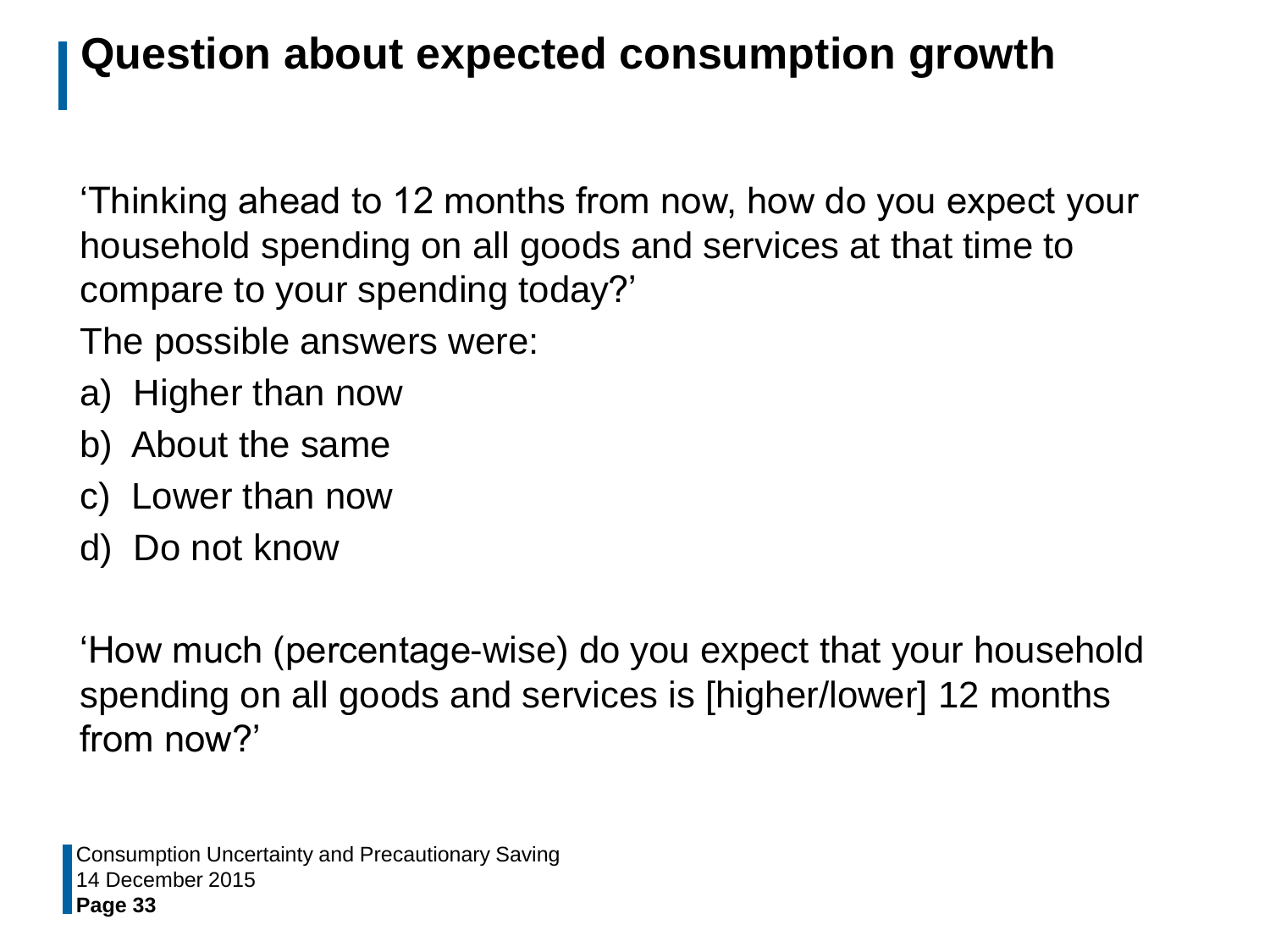#### **Histogram of the minimum expected consumption level**



14 December 2015 **Page 34** Consumption Uncertainty and Precautionary Saving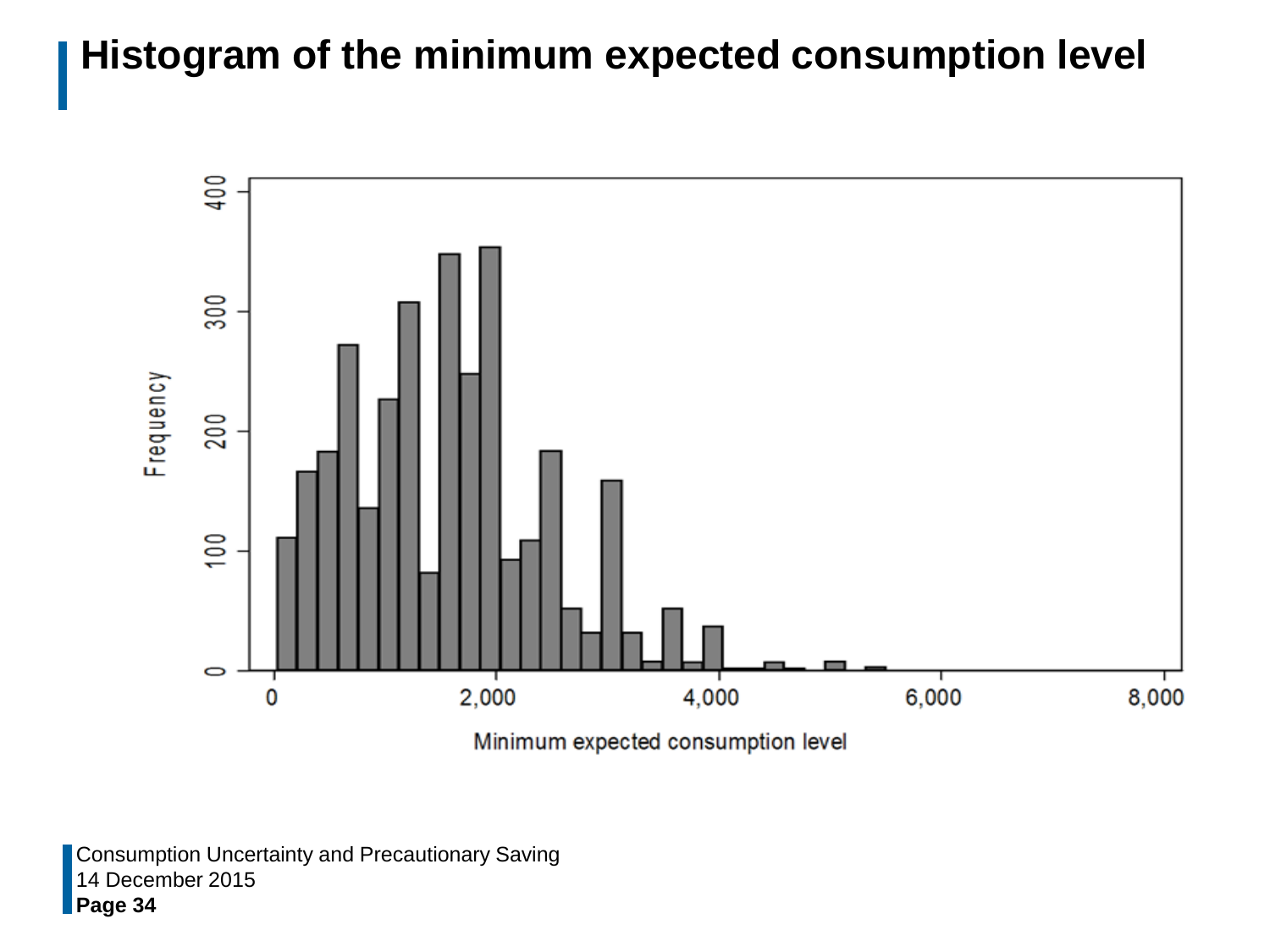#### **Histogram of the maximum expected consumption level**



14 December 2015 **Page 35** Consumption Uncertainty and Precautionary Saving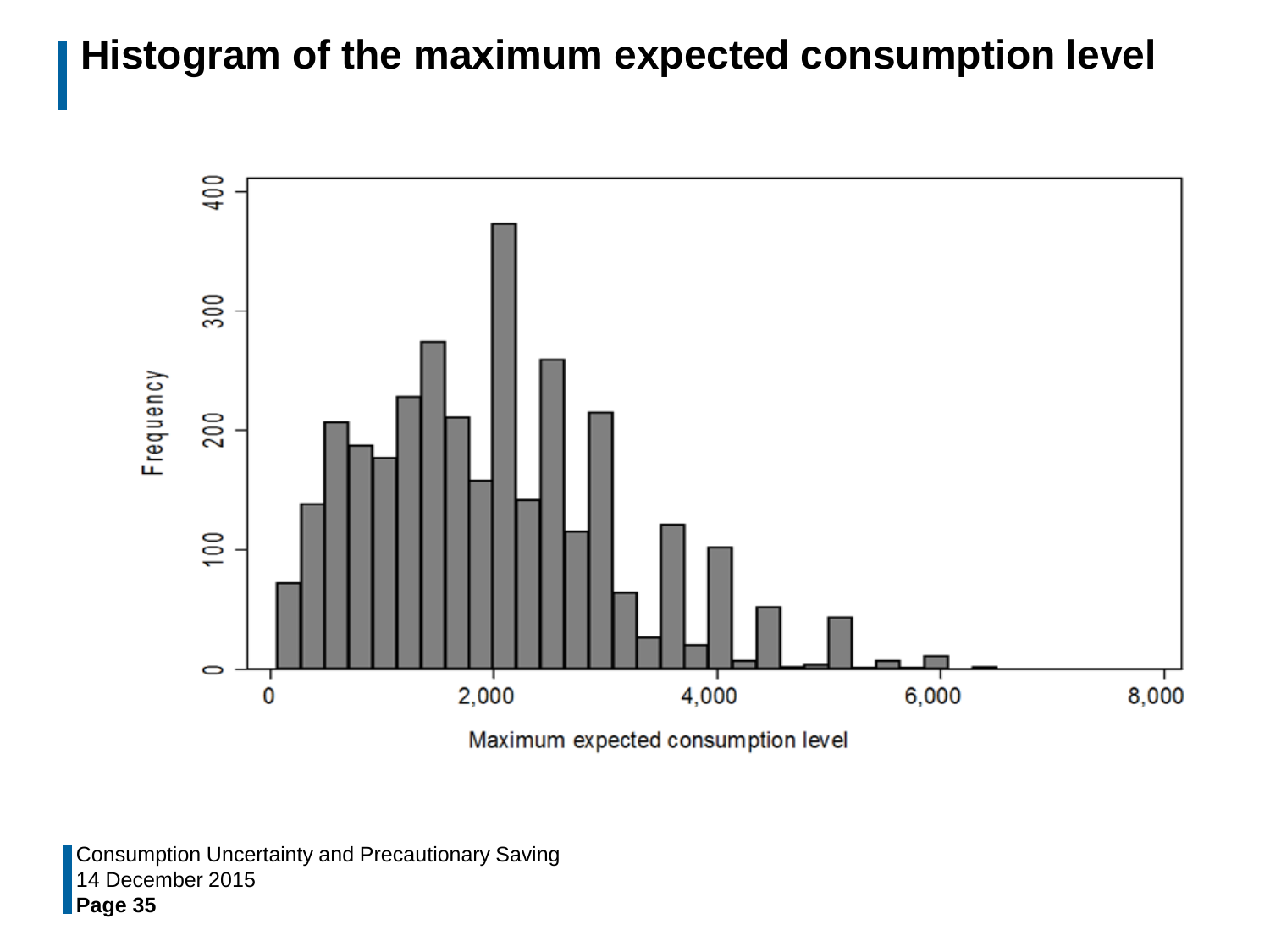#### **Histogram of the probability that expected consumption is above the average expected minimum and maximum values**



14 December 2015 **Page 36** Consumption Uncertainty and Precautionary Saving